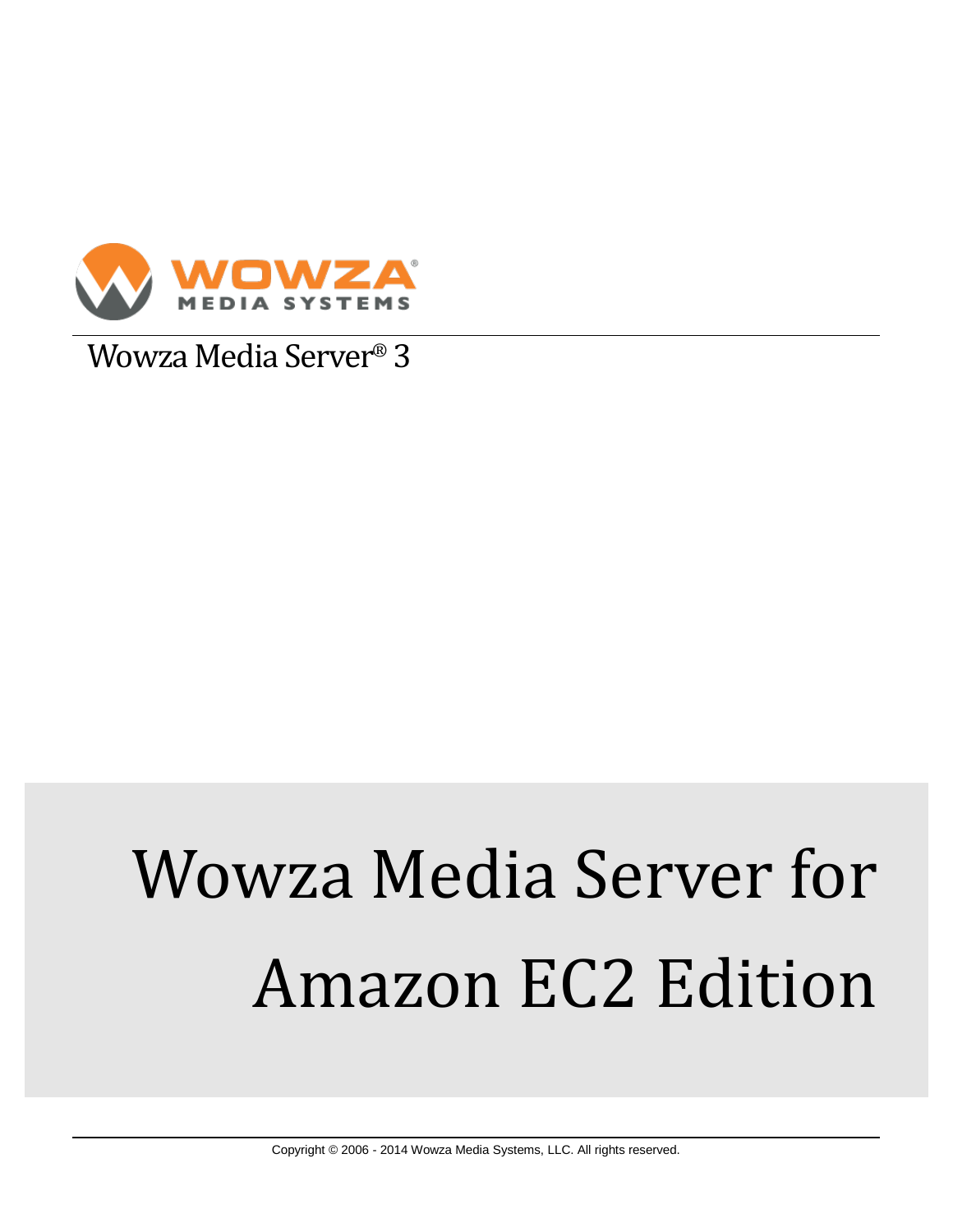# Wowza Media Server for Amazon EC2 Edition



Version: 3.6.4

[http://www.wowza.com](http://www.wowza.com/)

Copyright © 2006 - 2014 Wowza Media Systems, LLC. All rights reserved.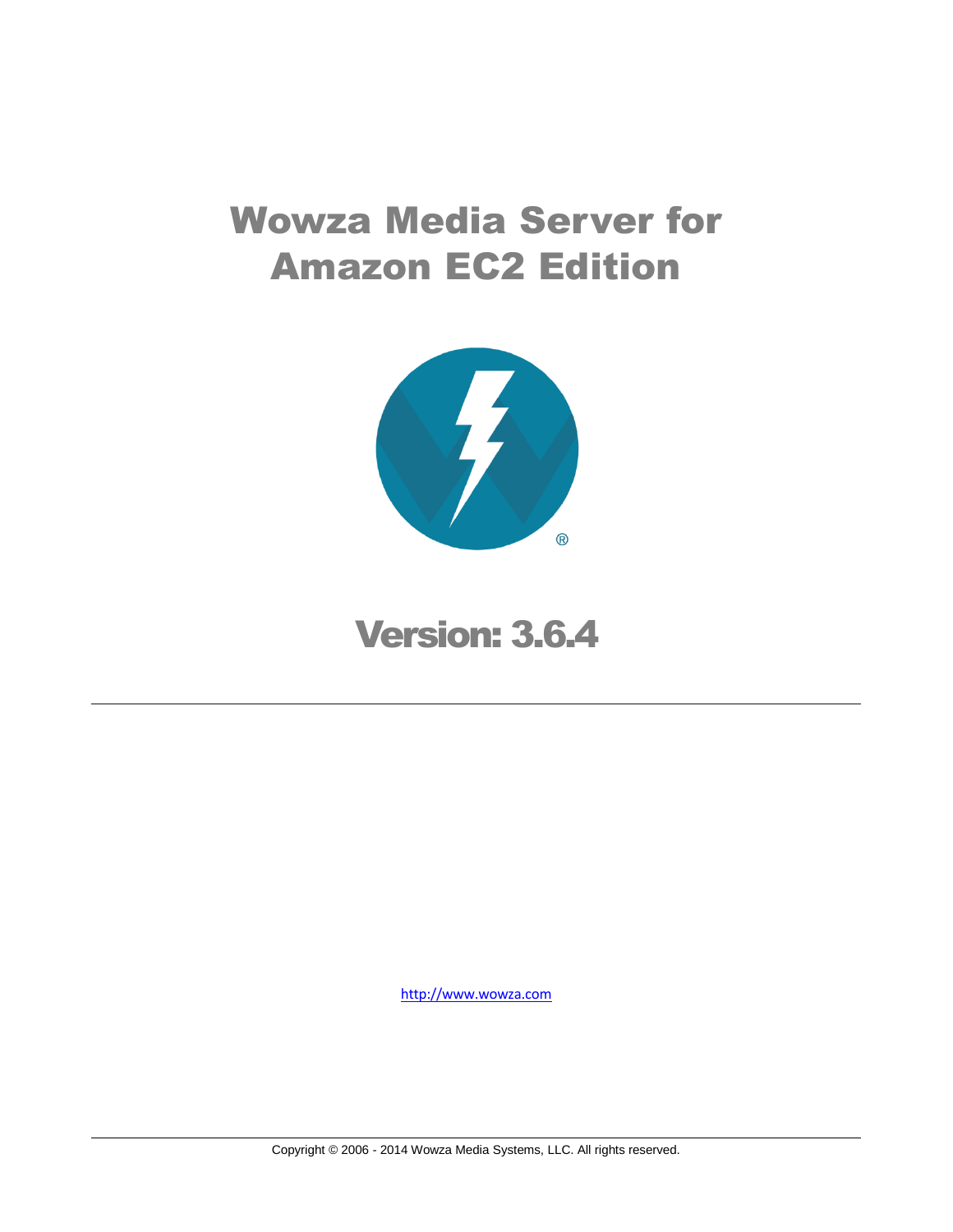**This document is for informational purposes only and in no way shall be interpreted or construed to create any warranties of any kind, either express or implied, regarding the information contained herein.**

# **Third Party Information**

This document contains links to third party websites that are not under the control of Wowza Media Systems, LLC ("Wowza") and Wowza is not responsible for the content on any linked site. If you access a third party website mentioned in this document, then you do so at your own risk. Wowza provides these links only as a convenience, and the inclusion of any link does not imply that Wowza endorses or accepts any responsibility for the content on third party sites.

This document refers to third party software that is not licensed, sold, distributed or otherwise endorsed by Wowza. Please ensure that any and all use of Wowza<sup>®</sup> software and third party software is properly licensed.

### **Trademarks**

Wowza, Wowza Media Systems, Wowza Media Server and related logos are either registered trademarks or trademarks of Wowza Media Systems, LLC in the United States and/or other countries.

Amazon Web Services, AWS, Amazon EC2, EC2, Amazon Elastic Compute Cloud, Amazon S3, Amazon Simple Storage Service, Amazon DevPay, and DevPay are trademarks of Amazon.com, Inc. or its affiliates in the United States and/or other countries.

Adobe and Flash are either registered trademarks or trademarks of Adobe Systems Incorporated in the United States and/or other countries.

Microsoft and Silverlight are either registered trademarks or trademarks of Microsoft Corporation in the United States and/or other countries.

QuickTime, iPhone, iPad, and iPod touch are either registered trademarks or trademarks of Apple, Inc. in the United States and/or other countries.

Other product names, logos, designs, titles, words or phrases mentioned may be third party registered trademarks or trademarks in the United States and/or other countries.

Third party trademarks are used solely to identify and describe third party products as being compatible with Wowza products. Wowza is in no way sponsored, endorsed by or otherwise affiliated with any such third party trademark owners.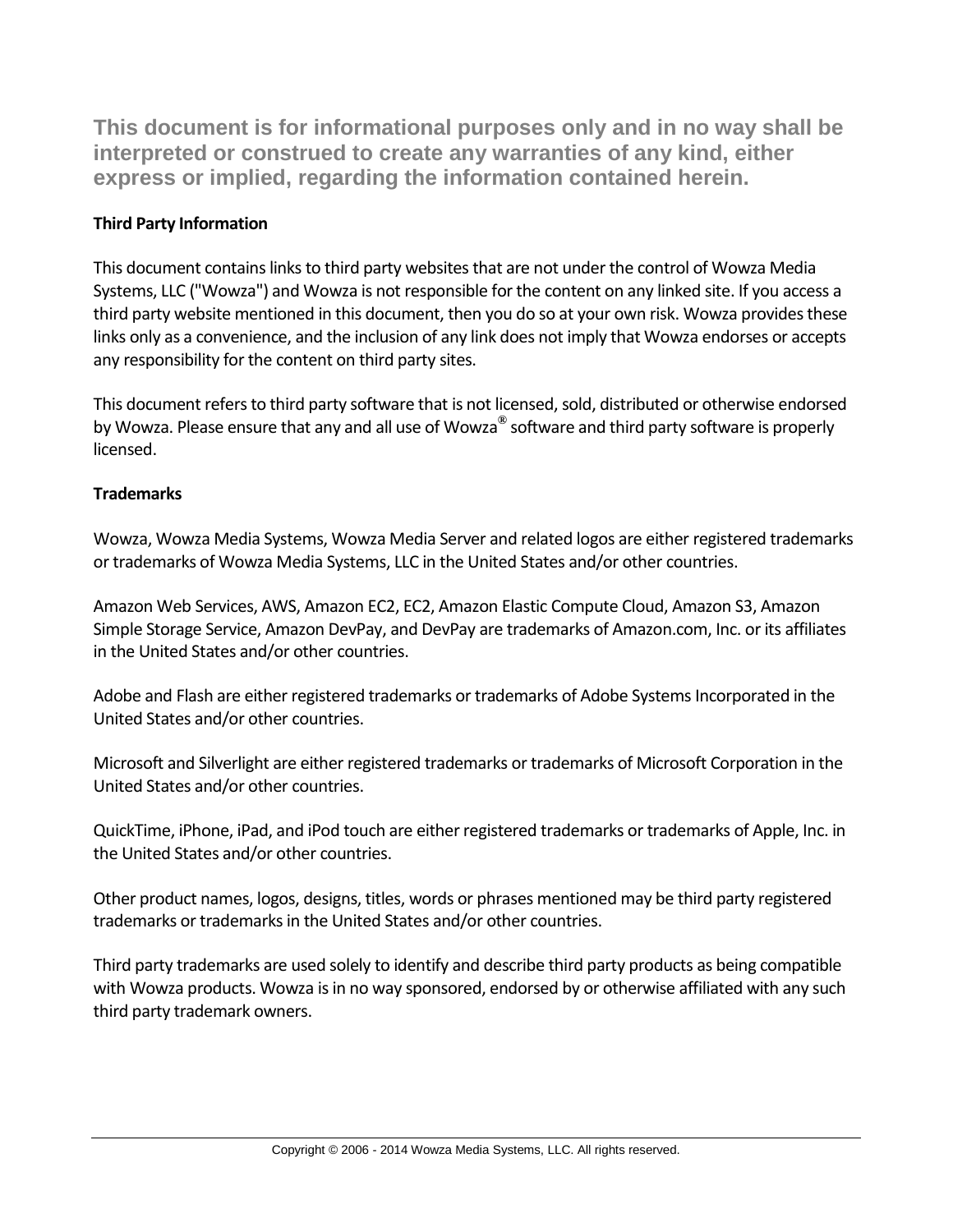### **Third Party Copyright Notices**

Apache Commons Lang: Copyright © 2001-2011, The Apache Software Foundation Apache Commons Modeler Component: Copyright © 2002-2008, The Apache Software Foundation Bouncy Castle Crypto APIs: Copyright © 2000 – 2008, Legion of the Bouncy Castle Jackson JSON Parser: Copyright © 2009, FasterXML, LLC Java ID3 Tag Library and JLayer 1.0 (classic): Copyright © 1991, 1999, Free Software Foundation, Inc. Joda-Time version 2.1: Copyright © 2012, Joda.org. Libgcc s-4 library and Libstdc++ library: Copyright © 2011, Free Software Foundation, Inc. LibVA libraries: Copyright © 2007, Intel Corporation. All rights reserved. Log4j and Mina: Copyright © 2006, The Apache Software Foundation NVIDIA Video Codec SDK: Copyright © 2013, NVIDIA Corporation Silver Egg Technology: Copyright © 2001, Silver Egg Technology Speex Codec: Copyright © 2002-2003, Jean-Marc Valin/Xiph.Org Foundation VideoEncoderH264VAAPllmpl: Copyright © 2012, Intel Corporation. All Rights Reserved. Vorbis/Ogg libraries: Copyright © 2011, Xiph.Org Foundation WebM VP8 Codec libraries: Copyright © 2010, Google Inc. All rights reserved.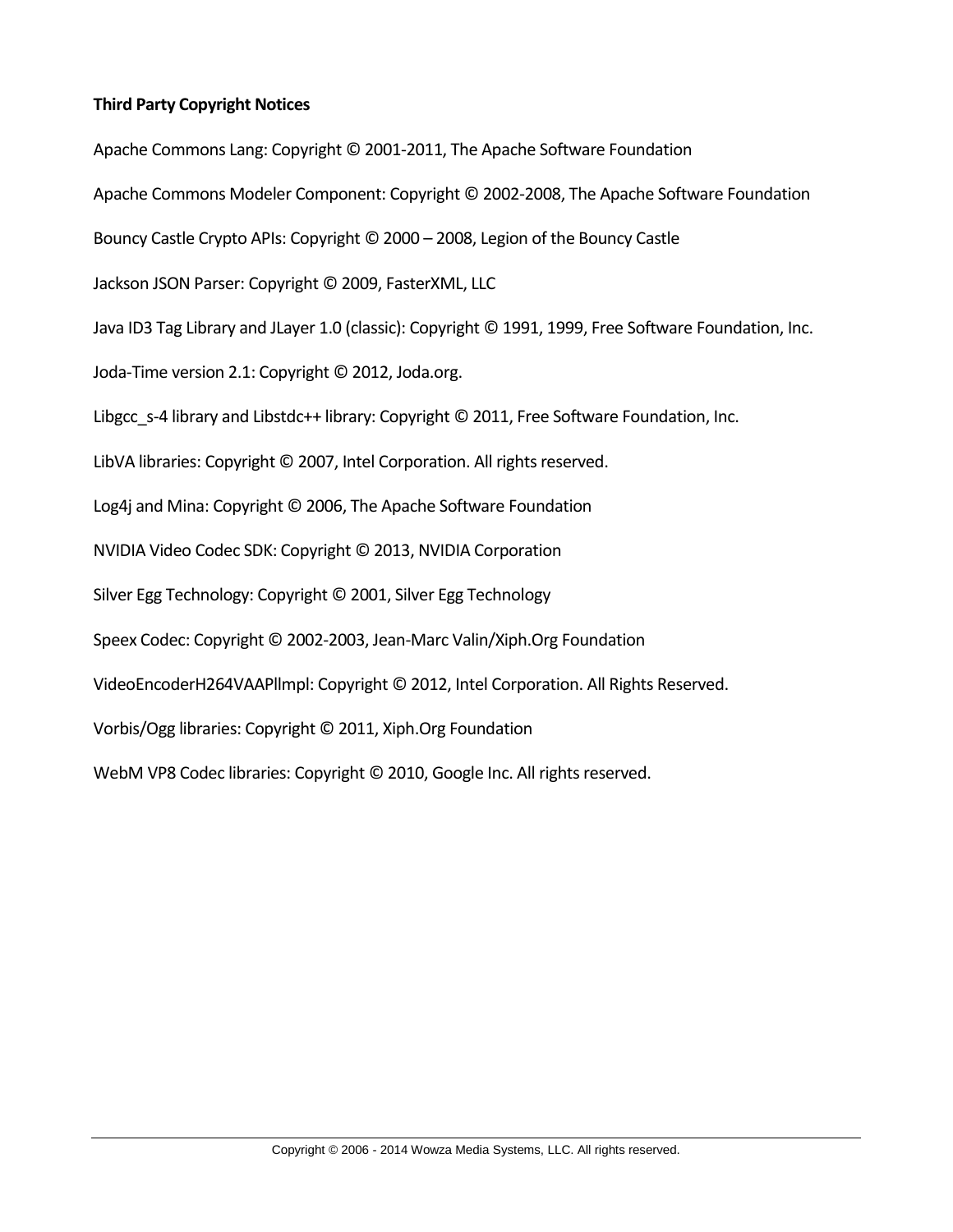# Document History

| <b>Version</b>  | <b>Description</b>                   | <b>Release date</b> |
|-----------------|--------------------------------------|---------------------|
| Initial release | Initial document release             | 03-18-2011          |
| 3.0.0           | Updated for Wowza Media Server 3.0.0 | 11-01-2011          |
| 3.0.4           | Updated for Wowza Media Server 3.0.4 | 01-26-2012          |
| 3.1.2           | Updated for Wowza Media Server 3.1.2 | 06-15-2012          |
| 3.5.0           | Updated for Wowza Media Server 3.5.0 | 01-16-2013          |
| 3.6.1           | Updated for Wowza Media Server 3.6.1 | 05-30-2013          |
| 3.6.2           | Updated for Wowza Media Server 3.6.2 | 06-10-2013          |
| 3.6.3           | Updated for Wowza Media Server 3.6.3 | 11-01-2013          |
| 3.6.4           | Updated for Wowza Media Server 3.6.4 | 01-03-2014          |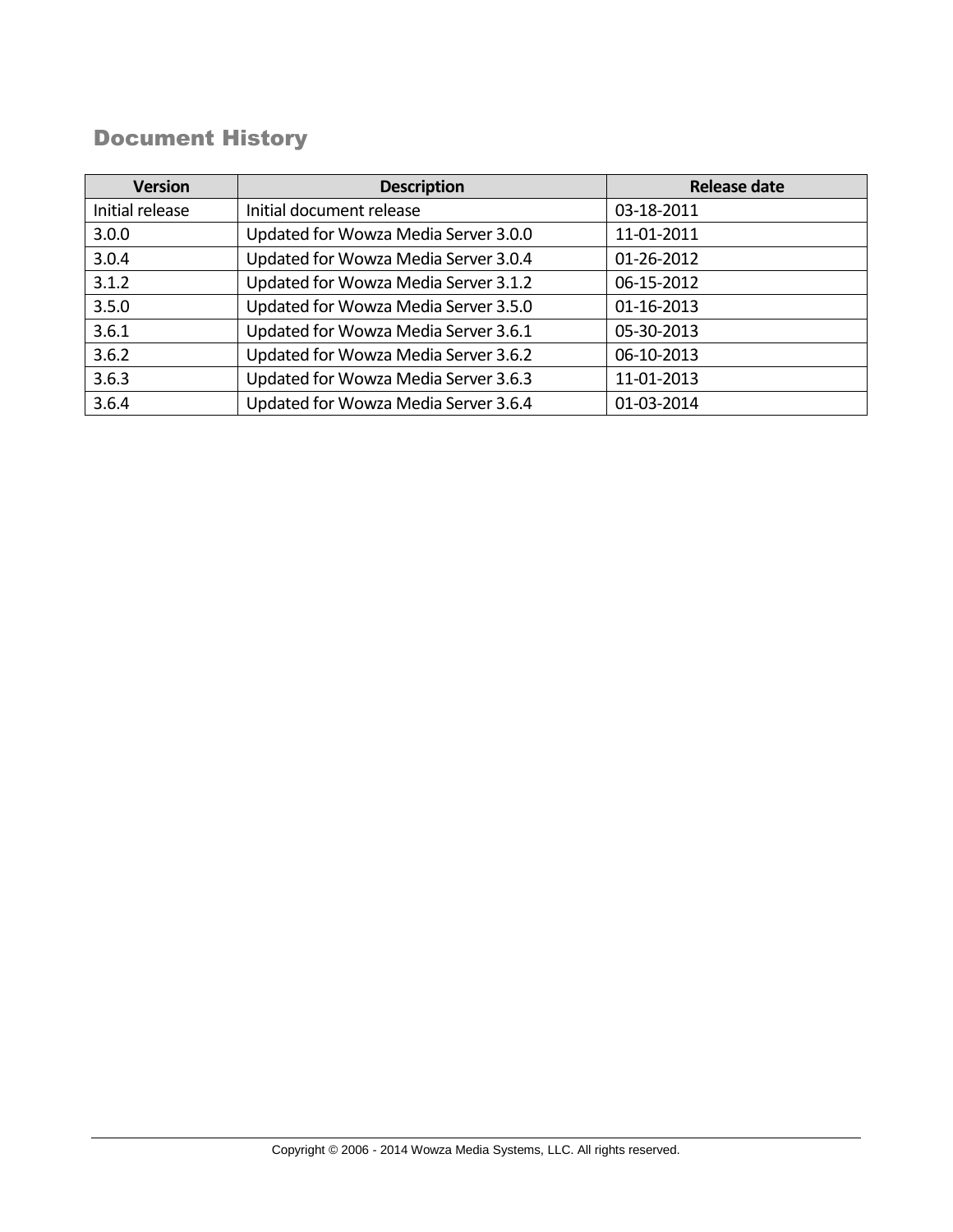# **Table of Contents**

| Deploying Wowza Media Server for EC2 Instances 7     |  |
|------------------------------------------------------|--|
|                                                      |  |
|                                                      |  |
|                                                      |  |
|                                                      |  |
|                                                      |  |
|                                                      |  |
|                                                      |  |
|                                                      |  |
|                                                      |  |
|                                                      |  |
|                                                      |  |
| Wowza Media Server Configuration Startup Packages 21 |  |
|                                                      |  |
|                                                      |  |
|                                                      |  |
|                                                      |  |
|                                                      |  |
|                                                      |  |
|                                                      |  |
|                                                      |  |
|                                                      |  |
|                                                      |  |
|                                                      |  |
|                                                      |  |
|                                                      |  |
|                                                      |  |
|                                                      |  |
|                                                      |  |
|                                                      |  |
|                                                      |  |
|                                                      |  |
|                                                      |  |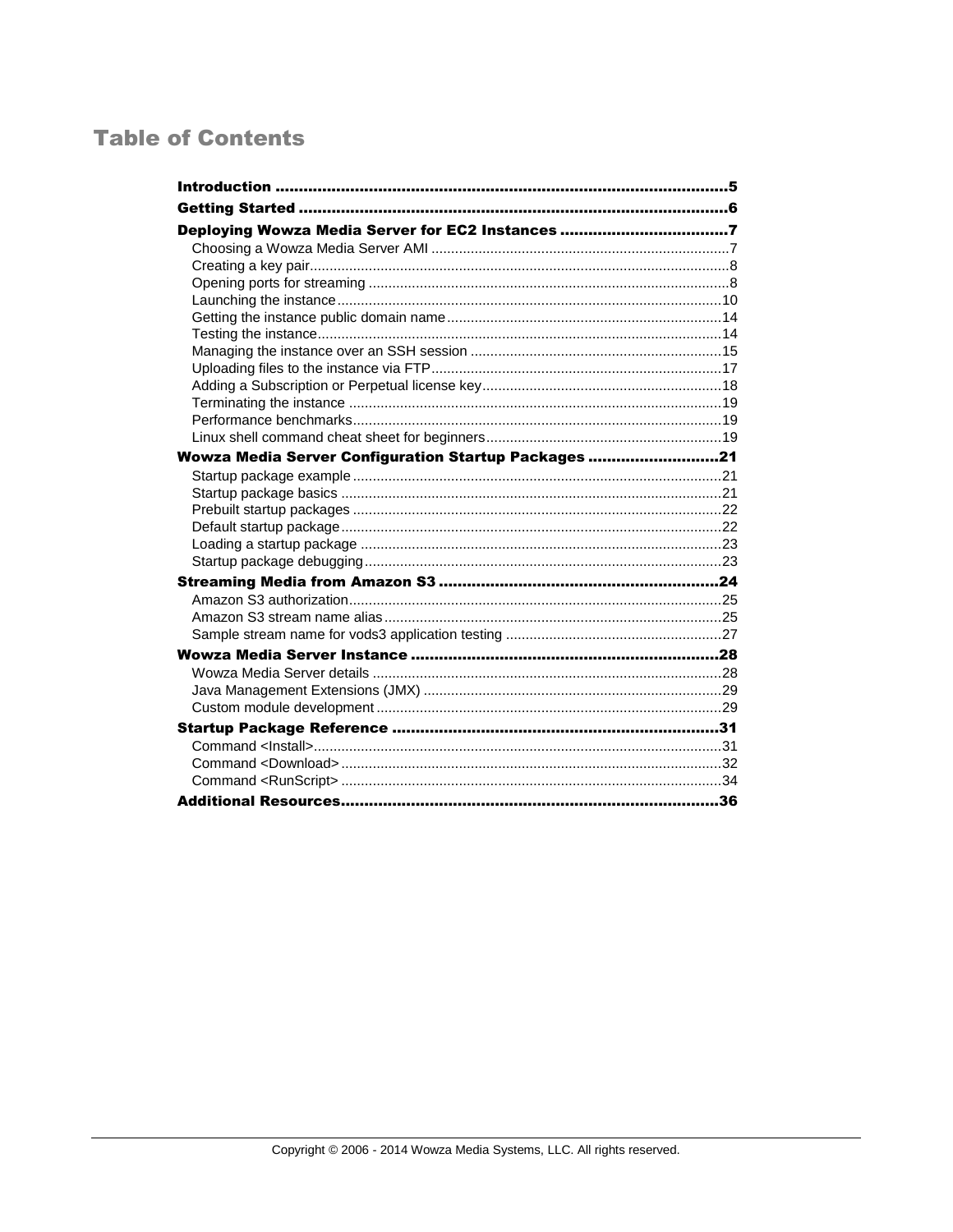# <span id="page-6-0"></span>Introduction

This document describes how to install and configure Wowza Media Server 3.6 o[n Amazon](http://aws.amazon.com/ec2/)  [Elastic Compute Cloud \(Amazon](http://aws.amazon.com/ec2/) EC2), an Amazon web service that provides resizable compute capacity in the cloud. Amazon EC2 is a cloud-computing platform that virtualizes computing resources as virtual machines. A single virtual machine configuration is registered as an *Amazon Machine Image* (AMI). Wowza Media Systems provides different [Amazon](http://aws.amazon.com/amazon-linux-ami/)  [Linux AMIs](http://aws.amazon.com/amazon-linux-ami/) with preconfigured and tuned versions of Wowza Media Server that are ready to start using the Amazon Web Services (AWS) Management Console. You can use these AMIs as needed to launch Wowza Media Server for EC2 instances, paying for your running instance time and bandwidth consumption only while the instances are running. You can launch Wowza Media Server instances in specific geographical locations that are closer to your audience to reduce latency and in multiple geographical locations to provide high levels of redundancy.

### **Note**

This document assumes that you're familiar with Wowza Media Server. If you aren't familiar with Wowza Media Server, you can get a free 30-day trial license for Wowza Media Server by completing a request form on the [Wowza Media Server Trial](http://www.wowza.com/pricing/trial)  [webpage.](http://www.wowza.com/pricing/trial) The Wowza Media Server Trial Edition download includes the Wowza Media Server software, all premium AddOns, documentation, and examples. The [Wowza Media Server](http://www.wowza.com/docredirect.php?doc=usersGuideServer_3_6_4) User's Guide contains comprehensive documentation about how to install and use the server.

After you have your client-side and server-side applications up-and-running on your computer, use this document to learn how to deploy Wowza Media Server for Amazon EC2.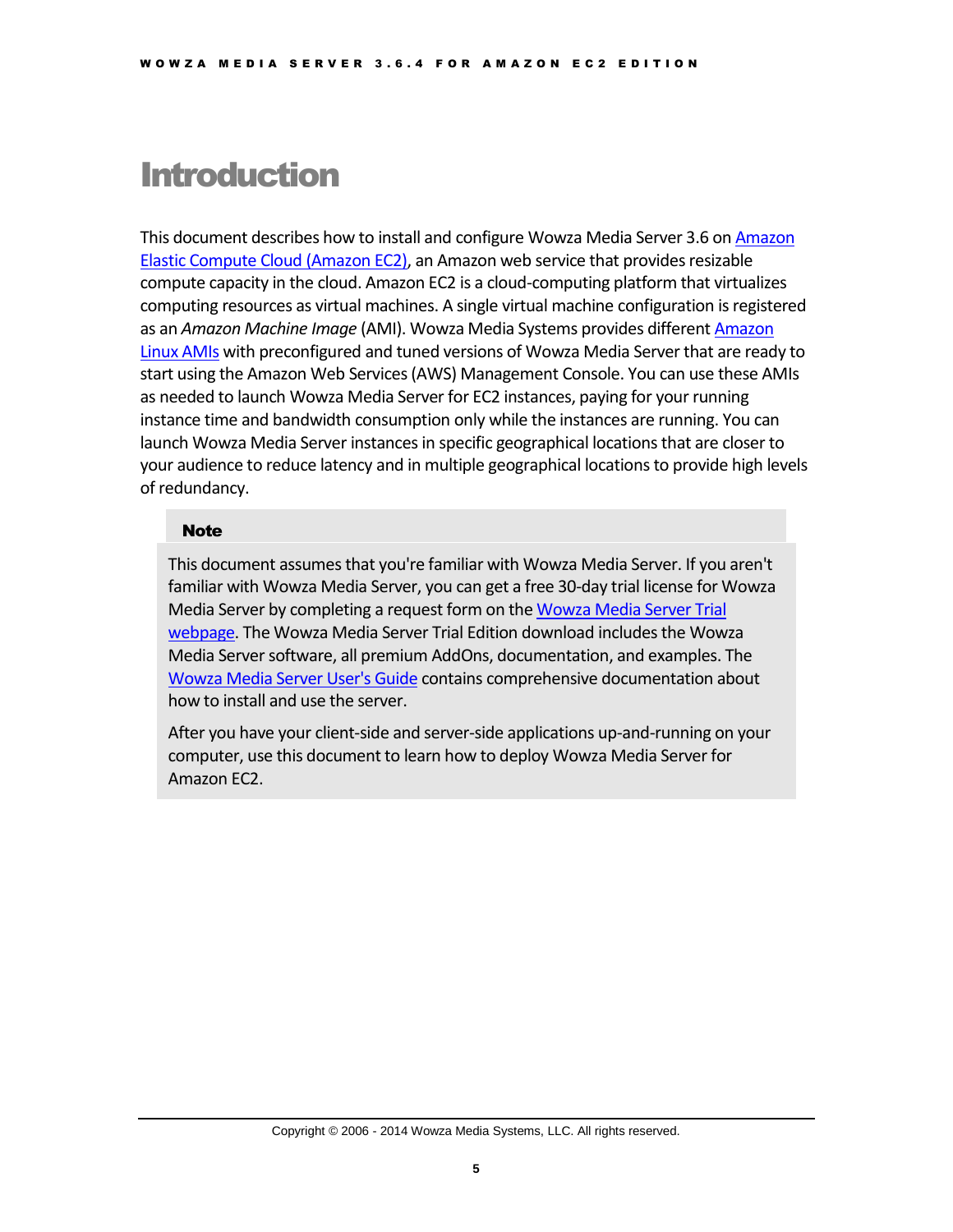# <span id="page-7-0"></span>Getting Started

To get started using Wowza Media Server 3.6 for Amazon EC2, you must [sign-in to or create](https://aws-portal.amazon.com/gp/aws/user/subscription/index.html?offeringCode=F2CD62C1)  [an Amazon Web Services \(AWS\) account](https://aws-portal.amazon.com/gp/aws/user/subscription/index.html?offeringCode=F2CD62C1) and then select one of the following licensing model options for each Wowza Media Server for EC2 instance that you plan to use.

### **Option 1: Bring Your Own (LicKey)**

The [LicKey License option](http://www.wowza.com/pricing/ec2-streaming#regular-wowza-licenses) enables you to use your regular Subscription (Daily or Monthly) or Perpetual license key with your Wowza Media Server for EC2 instance. When using this option, billing for your running instance time and bandwidth consumption is managed by Amazon. Wowza Media Server Subscription users will continue to receive a separate monthly invoice from Wowza for usage of the Wowza Media Server software and AddOns. This option provides access to all Wowza Media Server functionality and all premium AddOns, includin[g Wowza Transcoder](http://www.wowza.com/addons/wowza-transcoder-addon) (for 64-bit instances only), [Wowza nDVR,](http://www.wowza.com/addons/wowza-ndvr-addon) an[d Wowza](http://www.wowza.com/addons/DRM-server)  [DRM.](http://www.wowza.com/addons/DRM-server)

### **Option 2: DevPay**

The [DevPay License option](http://www.wowza.com/pricing/ec2-streaming#embedded-license) enables you to use a Wowza Media Server software license that's embedded in a prebuilt Amazon DevPay AMI (a separate license isn't needed). This option provides the convenience of a combined monthly invoice from Amazon for running instance time, bandwidth consumption, and Wowza Media Server usage; however, it doesn't provide access to the premium AddOns.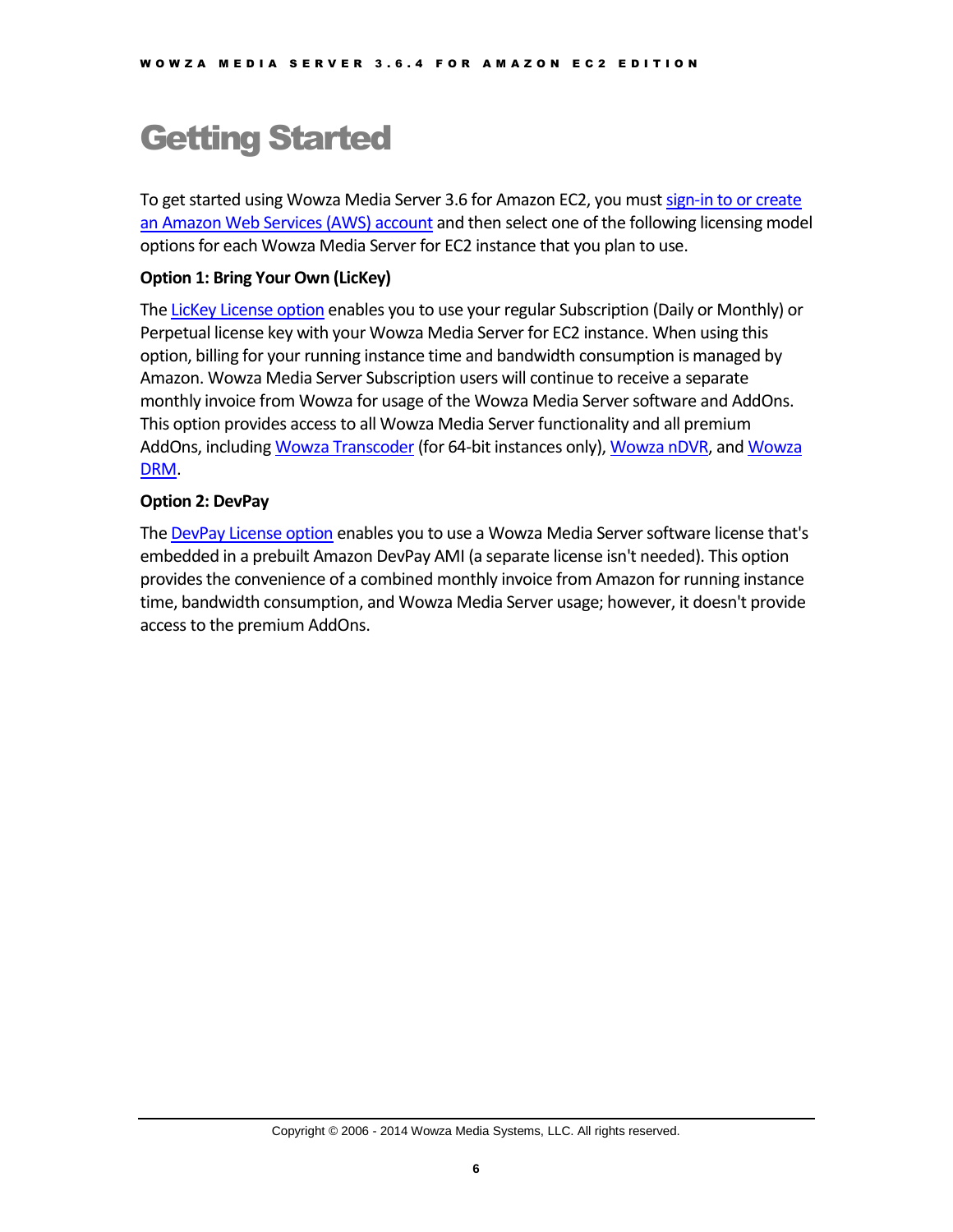# <span id="page-8-0"></span>Deploying Wowza Media Server for EC2 Instances

This section describes how to deploy Wowza Media Server 3.6 for EC2 instances using the Amazon Web Services (AWS) Management Console. EC2 Management Console is a web interface that enables you to manage Amazon EC2 and Wowza Media Server AMIs from a web browser. Many users find that it's easier to use the Management Console instead of the EC2 command line tools.

### Important

This document describes Management Console functionality that's only supported by the [Mozilla Firefox](http://www.mozilla.org/firefox) an[d Google Chrome](http://www.google.com/chrome) web browsers.

To start the EC2 Management Console, go to<https://console.aws.amazon.com/ec2> and sign in using the email address and password that you specified when you signed up for AWS.

The **EC2 Dashboard** will load in the EC2 Management Console. If a different dashboard is displayed, click the **Services**tab in the navigation bar at the top of the webpage, click **All AWS Services**, and then click **EC2**.

When you sign-in to the EC2 Management Console for the first time, the upper-right side of the navigation bar displays a drop-down list called **Select a Region**. Wowza provides public Amazon Linux AMIs that are preconfigured for specific regions. For more information about how to select a region for your Wowza Media Server for EC2 instance, se[e Choosing a](#page-8-1)  [Wowza Media Server AMI.](#page-8-1)

# <span id="page-8-1"></span>Choosing a Wowza Media Server AMI

Wowza provides publi[c Amazon Linux AMIs](http://aws.amazon.com/amazon-linux-ami/) with preconfigured versions of Wowza Media Server 3.6 that are ready to start through the EC2 Management Console. You must get a current Wowza Media Server AMI ID for each Wowza Media Server for EC2 instance that you plan to use.

Two collections of prebuilt AMIs are listed on th[e Wowza Prebuilt AMIs webpage,](http://www.wowza.com/forums/content.php?23) organized by licensing option. Before you choose an AMI from one of these collections for your instance, be sure to consider the following factors:

- The licensing model option that you want to use (either **LicKey** or **DevPay**). For more information about the licensing options, see th[e Wowza on Amazon AWS webpage.](http://www.wowza.com/pricing/ec2-streaming)
- The region that you want to use. For help in selecting a region that meets your requirements, see [Regions and Availability Zones.](http://docs.amazonwebservices.com/AWSEC2/latest/UserGuide/using-regions-availability-zones.html)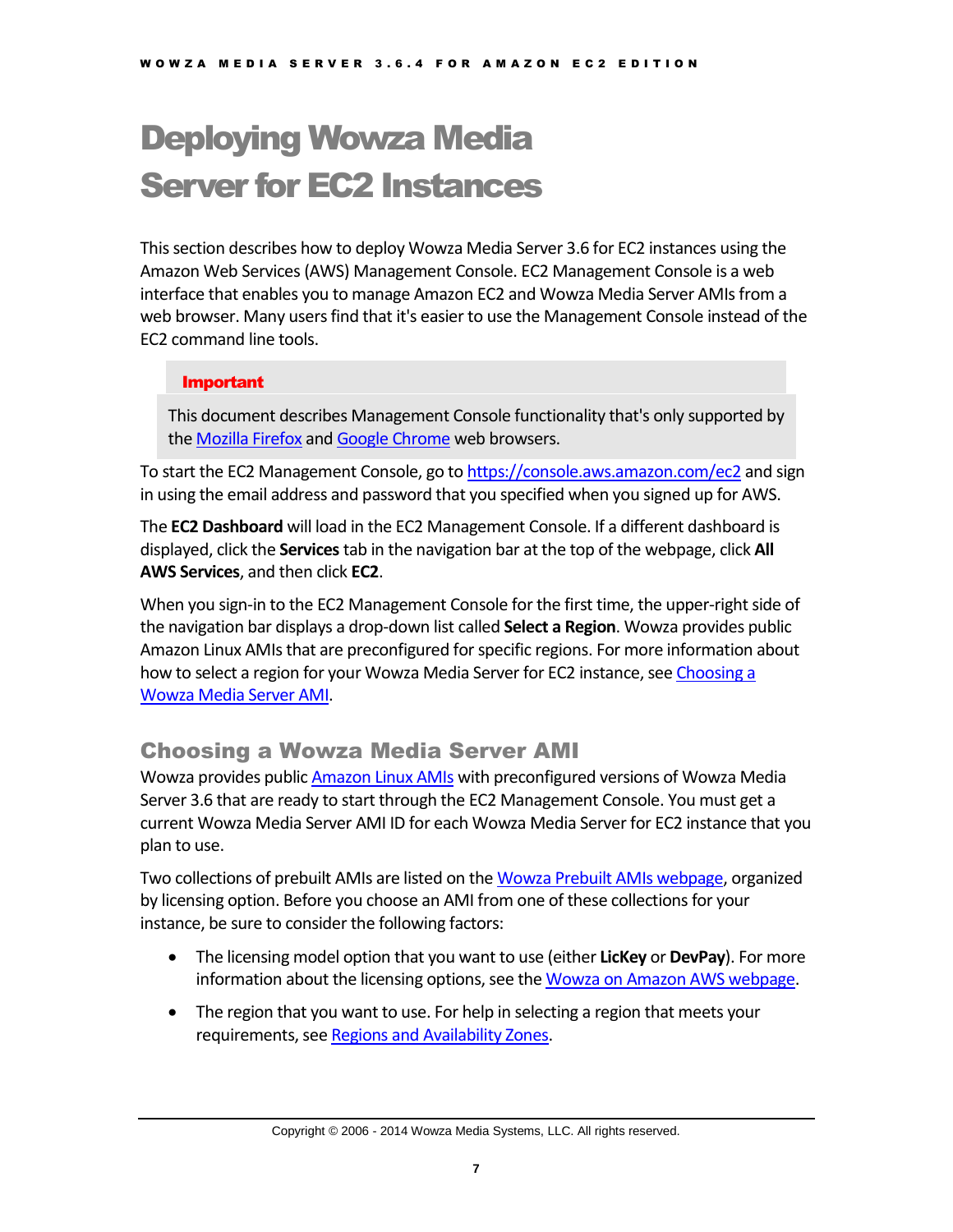Clicking a link for a Wowza Media Server AMI ID in th[e Wowza Prebuilt AMIs webpage](http://www.wowza.com/forums/content.php?23) launches the selected Wowza Media Server AMI in the EC2 Management console. For more information, see [Launching the instance.](#page-10-0)

# <span id="page-9-0"></span>Creating a key pair

After you have decided on a Wowza Media Server 3.6 AMI to use, you should create a key pair for the region that you want to stream from. A key pair enables you to use management tools such as Telnet to connect to your Amazon EC2 instance after you launch it. Public AMI instances use a public/private key pair to log in instead of a password. The public key half of this key pair is embedded in your instance when you launch it, allowing you to use the private key to log in securely without a password.

Key pairs are regional resources and must be configured in each of the regions that you plan to use for streaming. You can create key pairs for a region at any time so that they'll be available to use when you launch your instance in that region. You can also create a key pair for a specific instance that you launch in the EC2 Management Console.

To create a key pair for use in a specific region at a later time, do the following:

- 1. Open the EC2 [Management Console.](https://console.aws.amazon.com/ec2)
- 2. In the navigation bar, select the **Region** that you want to stream from.
- 3. In the **Navigation** pane, under **Network & Security**, click **Key Pairs**.
- 4. Click the **Create Key Pair** button.
- 5. In the **Create Key Pair** dialog box, in **Key pair name**, enter a name for your key pair (**[key-pair-name]**) and then click the **Yes** button.

You'll be prompted to open or save the private key (**[key-pair-name].pem**) file. Save the file to your computer as it's the only copy of your private key. Amazon doesn't store this key.

# <span id="page-9-1"></span>Opening ports for streaming

After you have decided on a Wowza Media Server 3.6 AMI to use, you should define firewall rules for your instances by configuring a security group for the region that you want to stream from. You can configure the **default**security group for the region that you want to stream from or you can create a new security group in that region. You must open several TCP and UDP ports in the firewall for streaming.

Security groups are regional resources and must be configured in each region that you plan to use for streaming. You can create security groups for a region at any time so that they'll be available to use when you launch your instance in that region. You can also create a security group for a specific instance that you launch in the EC2 Management Console.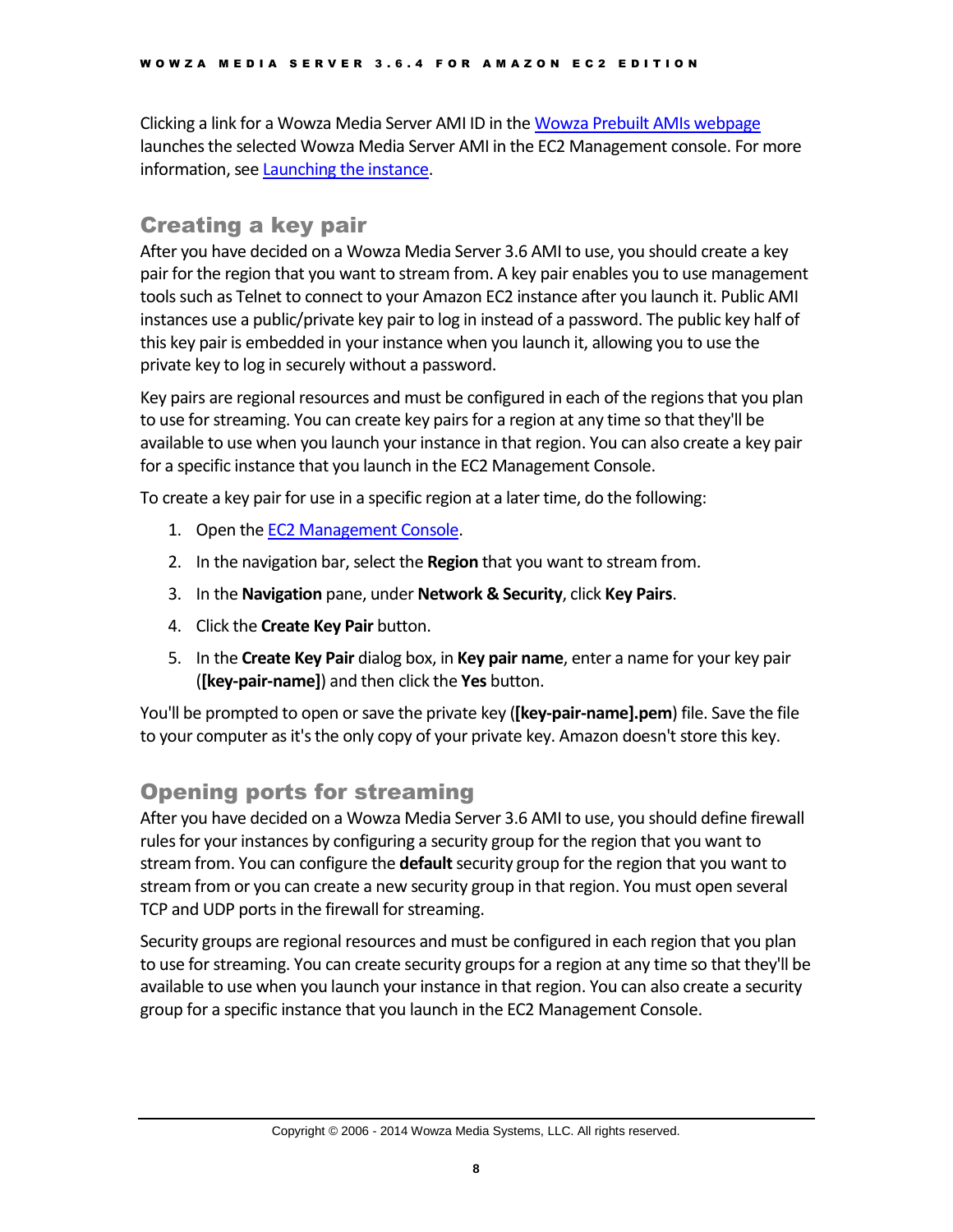To configure a security group for use in a specific region at a later time, do the following:

- 1. Open the [EC2 Management Console.](https://console.aws.amazon.com/ec2)
- 2. In the navigation bar, select the **Region** that you want to stream from.
- 3. In the **Navigation** pane, under **Network & Security**, click **Security Groups**.
- 4. (Optional) To create a new security group, click the **Create Security Group** button, provide a **Name** and **Description** in the dialog box, and then click the **Yes, Create** button.
- 5. In the list of security groups, select the security group that you want to configure for streaming.
- 6. In the lower pane, on the **Inbound** tab, create rulesto open ports for streaming as well as ports for other connection protocols that enable you to manage the instance. For more information about the required and optional ports used by Wowza Media Server, se[e Ports Used for Streaming.](http://www.wowza.com/forums/content.php?217#openPorts) To create a rule:
	- a. Choose a protocol from the table below (for example, **RTMP**).
	- b. In the **Create a new rule** list, select the rule type shown in the table for the protocol (for example, for the **RTMP** protocol select **Custom TCP rule**).
	- c. In the **Port range** box, enter the port or port range value shown in the table for the protocol (for example, for the **RTMP** protocol enter **1935**).
	- d. In the **Source** box, enter **0.0.0.0/0** (this is the default value).

| Protocol              | <b>Rule to select</b> | Port range to enter |
|-----------------------|-----------------------|---------------------|
| <b>RTMP</b>           | Custom TCP rule       | 1935                |
| <b>HTTP</b>           | Custom TCP rule       | 80                  |
| HTTPS, RTMPS          | Custom TCP rule       | 443                 |
| <b>RTSP</b>           | Custom TCP rule       | 554                 |
| RTP, MPEG-TS          | Custom UDP rule       | 0-65535             |
| <b>FTP</b>            | Custom TCP rule       | 21                  |
| <b>SSH and Telnet</b> | Custom TCP rule       | 22                  |
| Wowza Stream Manager  | Custom TCP rule       | 8086                |
| <b>JMX</b> Interface  | Custom TCP rule       | 8084-8085           |
| Ping and Traceroute   | All ICMP              | Not applicable      |

e. Click the **Add Rule** button.

<span id="page-10-0"></span>7. Repeat step 6 to create additional rules. When you've finished creating rules for all of the protocols that you plan to use, click the **Apply Rule Changes** button.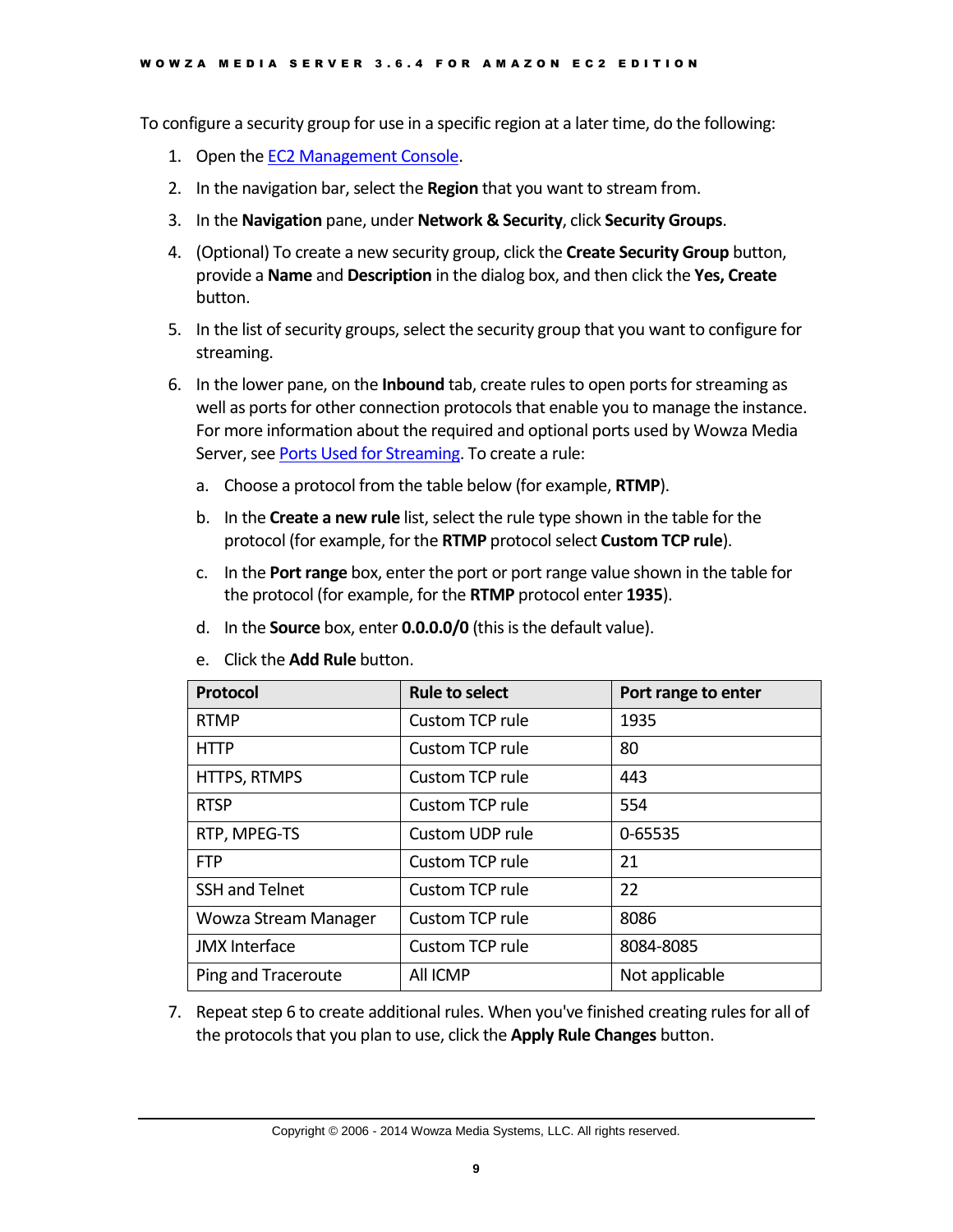# Launching the instance

To launch your Wowza Media Server 3.6 for Amazon EC2 instance, do the following:

- 1. In th[e Wowza Prebuilt AMIs](http://www.wowza.com/forums/content.php?23) webpage, click the link for the Wowza Media Server AMI that you want to use.
- 2. If you're signed-in to the EC2 Management Console, the selected instance will launch in the Console and the **Choose Instance Type** page will be displayed.

If you're not signed-in, provide the email address and password that you specified when you signed up for AWS, and then sign in.

The **Choose Instance Type** page enables you to select the instance type that you want to use. The instance type specifies the hardware configuration for your EC2 instance. All Wowza Media Server AMIs are set to use the **m1.small** instance type by default. To select a different instance type, click **All instance types**in the navigation pane, and then click the instance type that you want to use in the list.

If you're not sure which instance type to select, see Amazon EC2 [Instance Types.](http://aws.amazon.com/ec2/instance-types/) Because pricing per instance-hour can vary based on the selected instance type, also review the [Amazon](http://aws.amazon.com/ec2/pricing/) EC2 Pricing page.

3. Click the **Next: Configure Instance Details** button to configure details for your selected instance type. The **Configure Instance** page enables you to configure optional settings for your selected instance type as well as to configure advanced instance options for loading [a Wowza Media Server startup package](#page-22-0) to launch your Wowza Media Server instance with a customized configuration.

To help you best configure the optional settings for your selected instance, click the **Information** ((i)) icon next to each option to learn more about it. Note that additional charges may apply for some of these options.

- 4. A [Wowza Media Server startup package](#page-22-0) is a compressed (zipped) folder that contains a startup manifest file (**startup.xml**), configuration files, and scripts. It allows you to configure a Wowza Media Server instance at launch time by passing in user data. If you don't specify a startup package on this page, th[e default startup package](#page-23-1) is used. The **default** startup package contains the following streaming applications:
	- live
	- videochat
	- vod
	- vods3

### Note: Wowza Provides Prebuilt Startup Packages

You can download prebuilt startup packages from the Wowza Media Server for Amazon [EC2: Startup Packages webpage](http://wowzamediasystems.s3.amazonaws.com/packagelist.html) and either use them "as-is" or modify them to meet your requirements. To learn more about startup packages and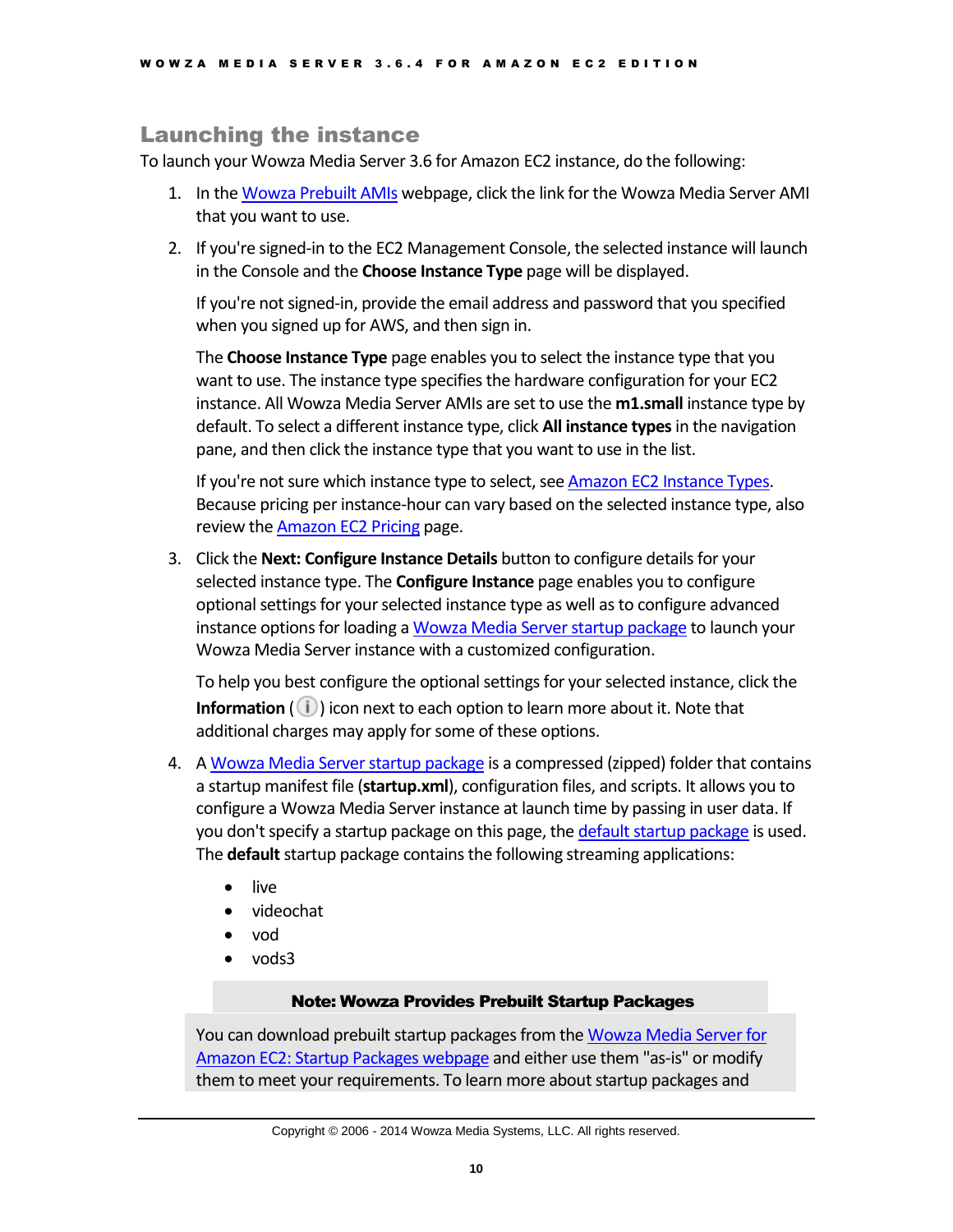how to modify them to suit your needs, se[e Wowza Media Server Configuration](#page-22-0)  Startup [Packages.](#page-22-0)

If you load a prebuilt startup package that you've modified when launching an instance, the **default** startup package won't be used and your modified startup package must provide all of the application configurations that are required for streaming.

To load [a Wowza Media Server startup package](#page-22-0) to launch your Wowza Media Server instance with a customized configuration, do the following:

a. On the **Configure Instance** page, click **Advanced Details**to reveal the advanced options:

| ▼ Advanced Details                     |            |                                                        |   |
|----------------------------------------|------------|--------------------------------------------------------|---|
| <b>Kernel ID</b><br><b>RAM disk ID</b> | (i)<br>(i) | Use default<br>▼<br>Use default<br>▼                   |   |
| User data (i)                          |            | to As text © As file □ Input is already base64 encoded |   |
|                                        |            | (Optional)                                             |   |
|                                        |            |                                                        | A |

b. Under **User data**, select the **As file** option:

| ▼ Advanced Details |                                                         |
|--------------------|---------------------------------------------------------|
| Kernel ID $(i)$    | Use default                                             |
| RAM disk ID $(i)$  | Use default                                             |
| User data $(i)$    | © As text   ● As file   Input is already base64 encoded |
|                    | Browse.   No file selected.                             |

c. Click the **Browse** button, and then find and upload the startup package (.zip) file in the **File Upload** dialog box.

### Note:

Make sure that the **Input is already base64 encoded** checkbox is cleared.

- 5. Click the **Next: Add Storage** button to configure optional storage device settings that your instance islaunched with. You can attach additional Elastic Block Store (EBS) volumes and instance store volumes to your instance, or edit the settings of the root volume. You can also attach additional EBS volumes after launching an instance, but not instance store volumes. For more information about how to configure the **Add Storage** page, see **Storage**.
- 6. Click the **Next: Tag Instance** button to configure optional tagging options for your Amazon EC2 resources. For more information about how to configure the **Tag Instance** page, se[e Tagging Your Amazon EC2 Resources.](http://docs.aws.amazon.com/AWSEC2/latest/UserGuide/Using_Tags.html)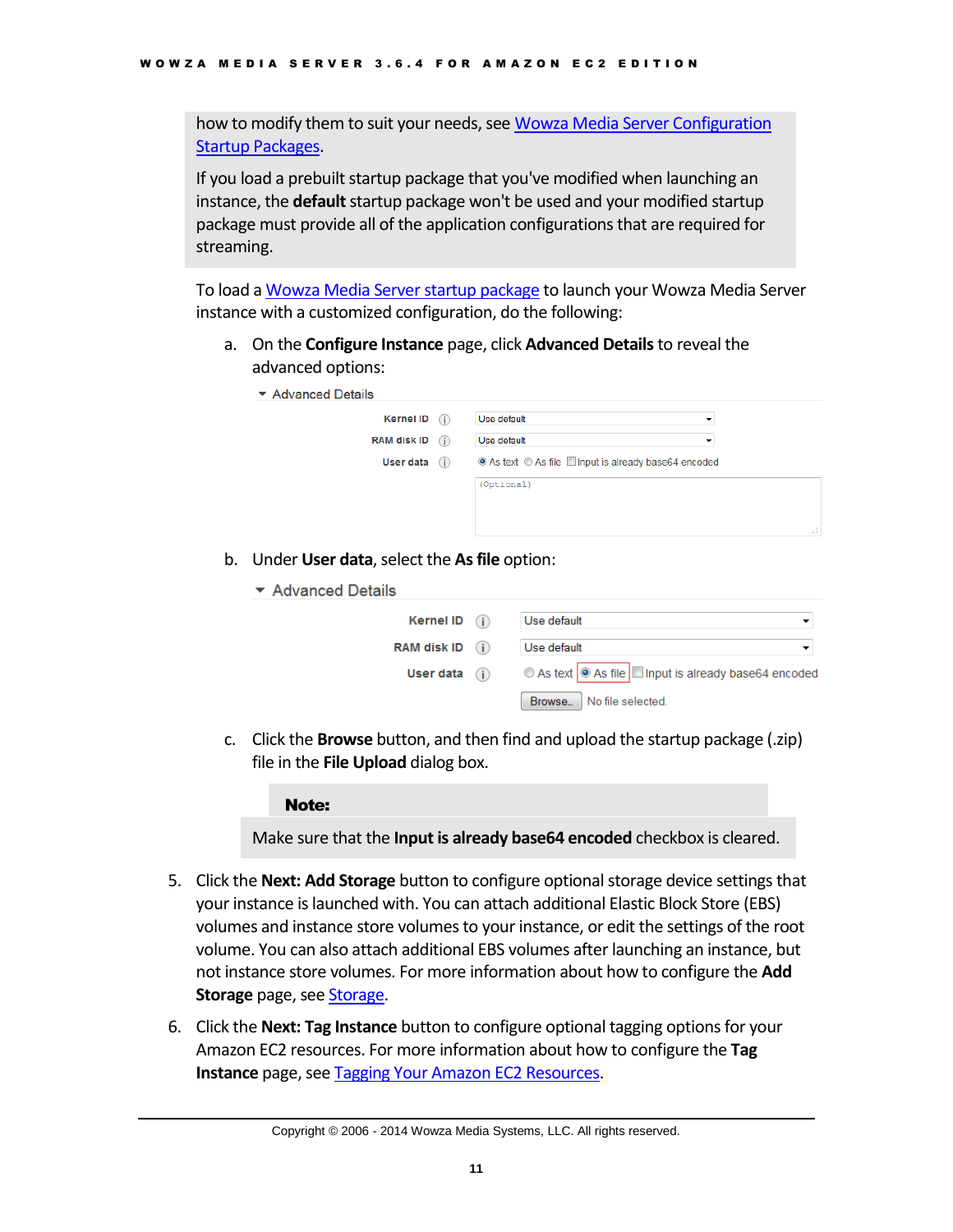- 7. Click the **Next: Configure Security Group** button to configure firewall rules that control the traffic for your instance. On the **Configure Security Group** page, you can either create a new security group for this instance or select a security group that you previously created. The security group must be configured for streaming. For more information, see [Opening ports for streaming.](#page-9-1)
- 8. Click the **Review and Launch** button. On the **Review** page, review your instance details and then click the **Launch** button. This will display a dialog box where you can either select an existing key pair or create a new key pair for use with your instance.

If you previously **created a key pair** for use with this instance, select **Choose an existing key pair** in the top list, select the key pair name in the **Select a key pair** list, select the **Acknowledgement** checkbox, and then click the **Launch Instances** button:

### Select an existing key pair or create a new key pair

A key pair consists of a public key that AWS stores, and a private key file that you store. Together, they allow you to connect to your instance securely. For Windows AMIs, the private key file is required to obtain the password used to log into your instance. For Linux AMIs, the private key file allows you to securely SSH into your instance.

| Choose an existing key pair |                                                                                                         |
|-----------------------------|---------------------------------------------------------------------------------------------------------|
| Select a key pair           |                                                                                                         |
| wowza-keypair               |                                                                                                         |
|                             |                                                                                                         |
|                             | $\blacksquare$ acknowledge that I have access to the selected private key file (wowza-keypair pem), and |

that without this file, I won't be able to log into my instance.

Cancel **Launch Instances** 

 $\times$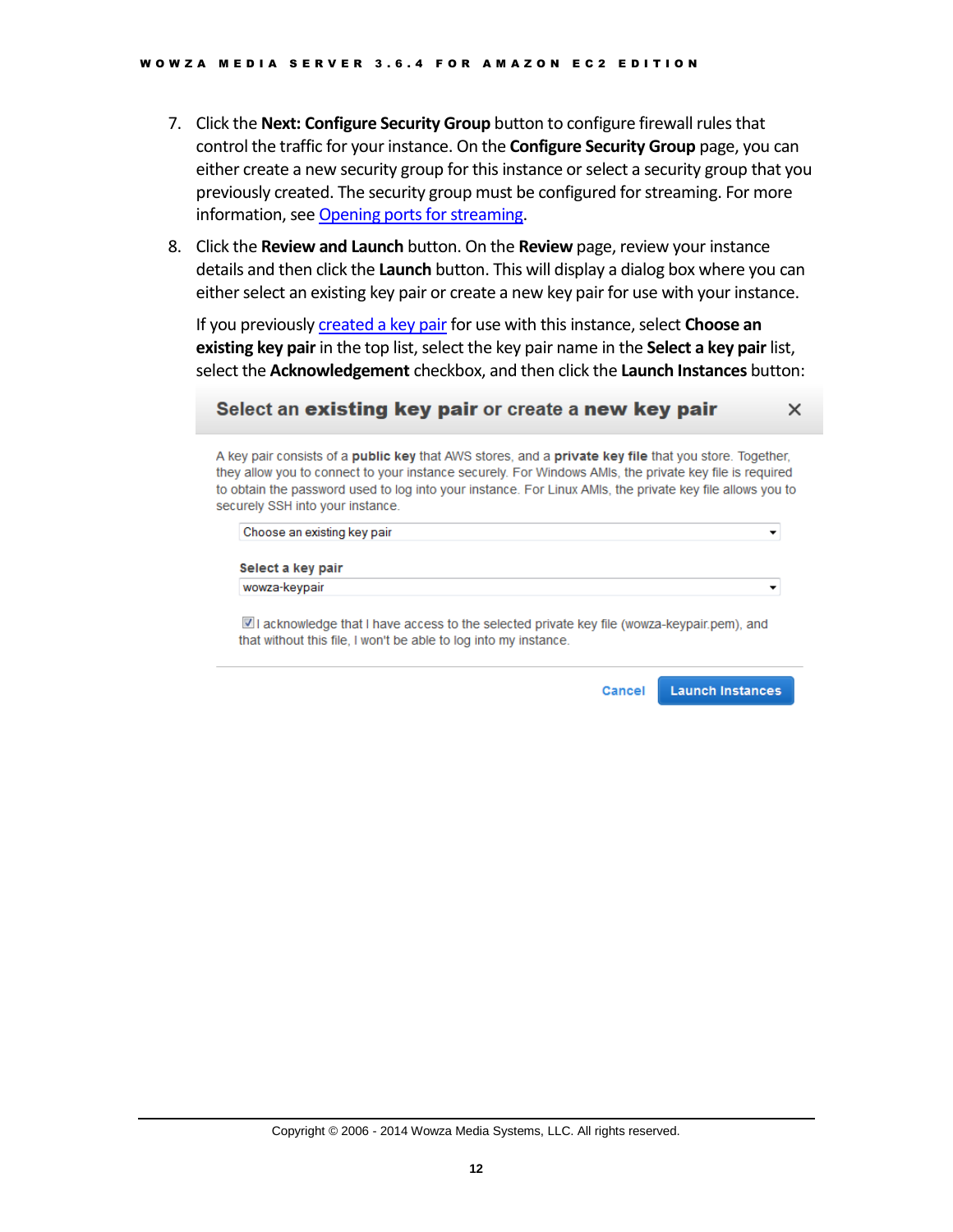To create a new key pair for use with this instance, do the following:

### Select an existing key pair or create a new key pair

A key pair consists of a **public key** that AWS stores, and a **private key file** that you store. Together, they allow you to connect to your instance securely. For Windows AMIs, the private key file is required to obtain the password used to log into your instance. For Linux AMIs, the private key file allows you to securely SSH into your instance.

 $\times$ 

| Key pair name           |                                                                                                                                                                       |  |                          |
|-------------------------|-----------------------------------------------------------------------------------------------------------------------------------------------------------------------|--|--------------------------|
|                         |                                                                                                                                                                       |  | <b>Download Key Pair</b> |
|                         |                                                                                                                                                                       |  |                          |
| $\bullet\bullet\bullet$ | You have to download the private key file (*.pem file) before you can continue.<br>Store it in a secure and accessible location. You will not be able to download the |  |                          |
|                         | file again after it's created.                                                                                                                                        |  |                          |

- a. In **Key pair name**, enter a name for your key pair (**[key-pair-name]**) and then click the **Download Key Pair** button.
- b. You'll be prompted to open or save the private key (**[key-pair-name].pem**) file. Save the file to your computer as it's the only copy of your private key. Amazon doesn't store this key.
- c. Click the **Launch Instances** button.
- 9. In the **Launch Status** page, click the **View Instances** button to see the status of your EC2 instance. It may take several minutes for your instance to launch. After the **Instance State** changes from **pending** to **running**, the instance is started. It might take an additional minute or two after that before Wowza Media Server is available for streaming.

#### Important

You'll start incurring charges for your running instance after it boots and charges will accrue for each hour or partial hour that you keep the instance running—even when it's idle. When you no longer need the instance, be sure to terminate it in order to stop incurring charges. For more information, se[e Terminating the instance.](#page-19-0)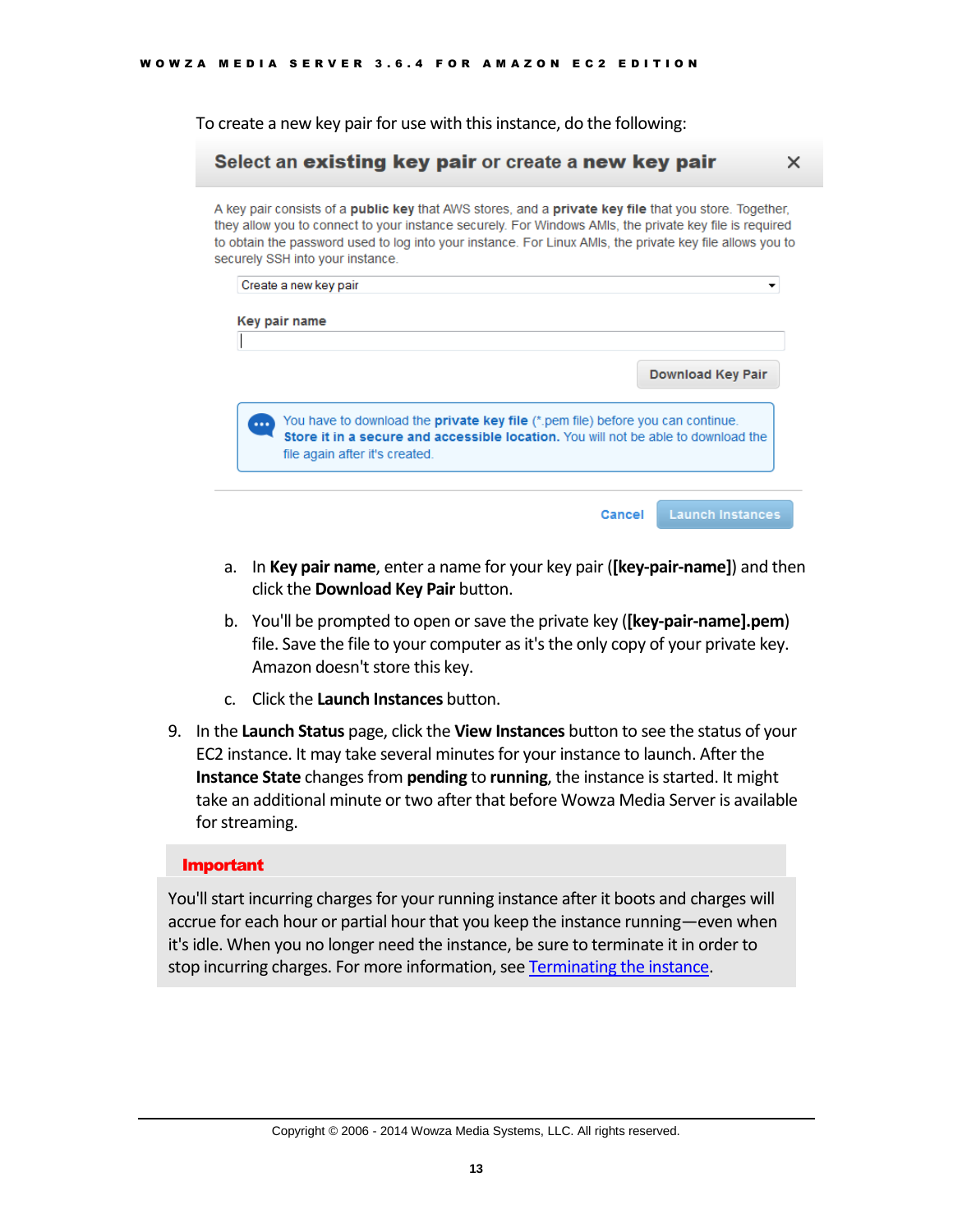### Notes

If you use a **LicKey** AMI ID, the instance uses a temporary license key when you launch it for the first time. You must replace the temporary license key with a valid Wowza Media Server 3.6 Subscription (Daily or Monthly) or Perpetual license key. For more information, see [Adding a Subscription or Perpetual license key.](#page-18-1)

If you use a **DevPay** AMI ID, an activation key isn't required to use the product. If you see a message that states that an activation key may be required, you should ignore it.

# <span id="page-15-0"></span>Getting the instance public domain name

You must use the public domain name (or hostname) of your running instance to access the instance remotely for streaming and to connect to the instance using Secure Shell (SSH). To get the public domain name of your instance, do the following:

- 1. In the **Navigation** pane of the EC2 Management Console, under **Instances**, click **Instances**.
- 2. Select the running instance.
- 3. In the lower pane, click the **Description** tab. The **Public DNS** value is the public domain name of your running instance.

### Note

If you require a persistent public IP address that can be assigned to and removed from instances as necessary, you can use a static IP address that's designed for dynamic cloud computing called an *Elastic IP address*. An Elastic IP address is associated with your account (not with a particular instance). For more information, se[e Elastic IP Addresses \(EIP\).](http://docs.aws.amazon.com/AWSEC2/latest/UserGuide/elastic-ip-addresses-eip.html)

# <span id="page-15-1"></span>Testing the instance

You can quickly verify that your running Wowza Media Server 3.6 for EC2 instance is working correctly by using an example player on a remote computer to stream a sample video ondemand file from the instance. To stream the sample on-demand video file from your running instance, do the following:

- 1. [Download the Wowza Media Server 3.6](http://www.wowza.com/docredirect.php?doc=wowzaServerExamples_latest) example files.
- 2. Extract the example files from the compressed (zipped) folder and then run the **VideoOnDemandStreaming** example installation batch file to install the example player:

[install-dir]/examples/VideoOnDemandStreaming/install.bat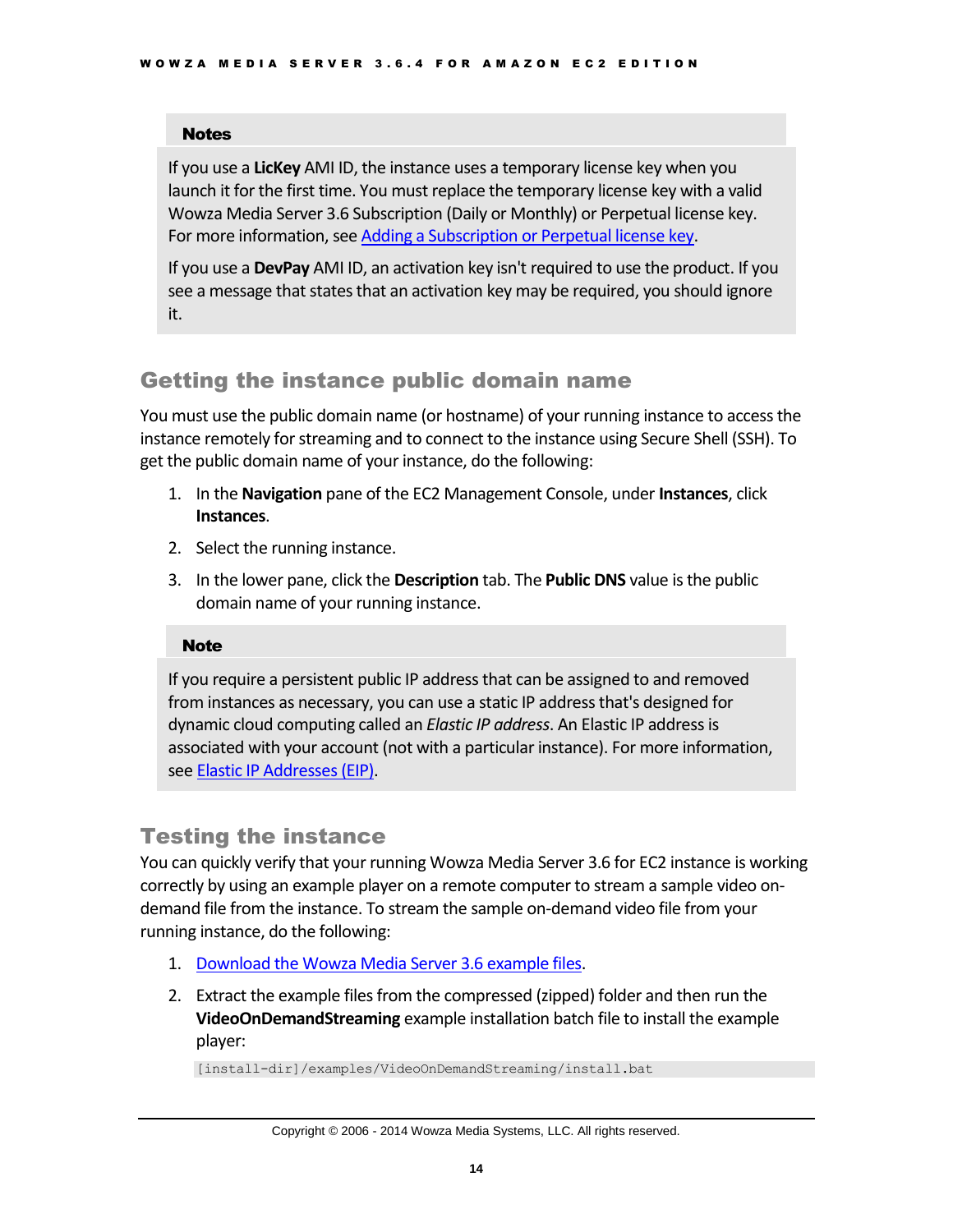3. Open the **FlashRTMPPlayer** example player in a web browser:

[install-dir]/examples/VideoOnDemandStreaming/FlashRTMPPlayer/player.html

4. In the **FlashRTMPPlayer** example player, enter the following information and then click the **Connect** button:

Server: rtmp://[instance-public-dns]/vod Stream: mp4:sample.mp4

Where **[instance-public-dns]** is the [public domain name](#page-15-0) of your Wowza Media Server for EC2 instance.

<span id="page-16-0"></span>The **Big Buck Bunny** video should start to play.

# Managing the instance over an SSH session

You may need to open a secure Telnet session to your Amazon EC2 instance using Secure Shell (SSH) in order to start and stop the Wowza Media Server or to make configuration changes. Public AMI instances use a public/private key pair to log in instead of a password. The public key half of this pair is embedded in your instance, allowing you to use the private key half to log in securely without a password. You can use the key pair that you created for the region in which your Amazon EC2 instance is running (see [Creating a key pair\)](#page-9-0).

On Windows operating systems, you can open a secure Telnet session to your Amazon EC2 instance by using the PuTTY Secure Shell client for Telnet. This section describes how to use the PuTTY client and the PuTTYgen key generator, which you can download from [http://www.chiark.greenend.org.uk/~sgtatham/putty/download.html.](http://www.chiark.greenend.org.uk/~sgtatham/putty/download.html)

### **Note**

For additional details about the procedures in this section, see [Connecting to](http://docs.amazonwebservices.com/AWSEC2/latest/UserGuide/putty.html)  [Linux/UNIX Instances from Windows Using PuTTY.](http://docs.amazonwebservices.com/AWSEC2/latest/UserGuide/putty.html)

### Converting your private key

The PuTTY Secure Shell client for Telnet doesn't natively support the private key format generated by Amazon EC2. Fortunately, PuTTY has a tool called PuTTYgen that you can use to convert your private key to the required **PuTTY Private Key File (\*.ppk)** format. To convert the **[key-pair-name].pem** file that you created to a **[key-pair-name].ppk** file, do the following:

- 1. Start **PuTTYgen** (**Start** > **All Programs** > **PuTTY** > **PuTTYgen**).
- 2. In the **PuTTY Key Generator** dialog box, click **Load** and select the **[key-pairname].pem** file that you want to convert. You'll need to select the **All Files \*.\*** option in the **File filter** drop-down list to see PEM files in the file list.
- 3. Click **Save private key** and save the file with the name **[key-pair-name].ppk**.
- 4. Close the dialog box.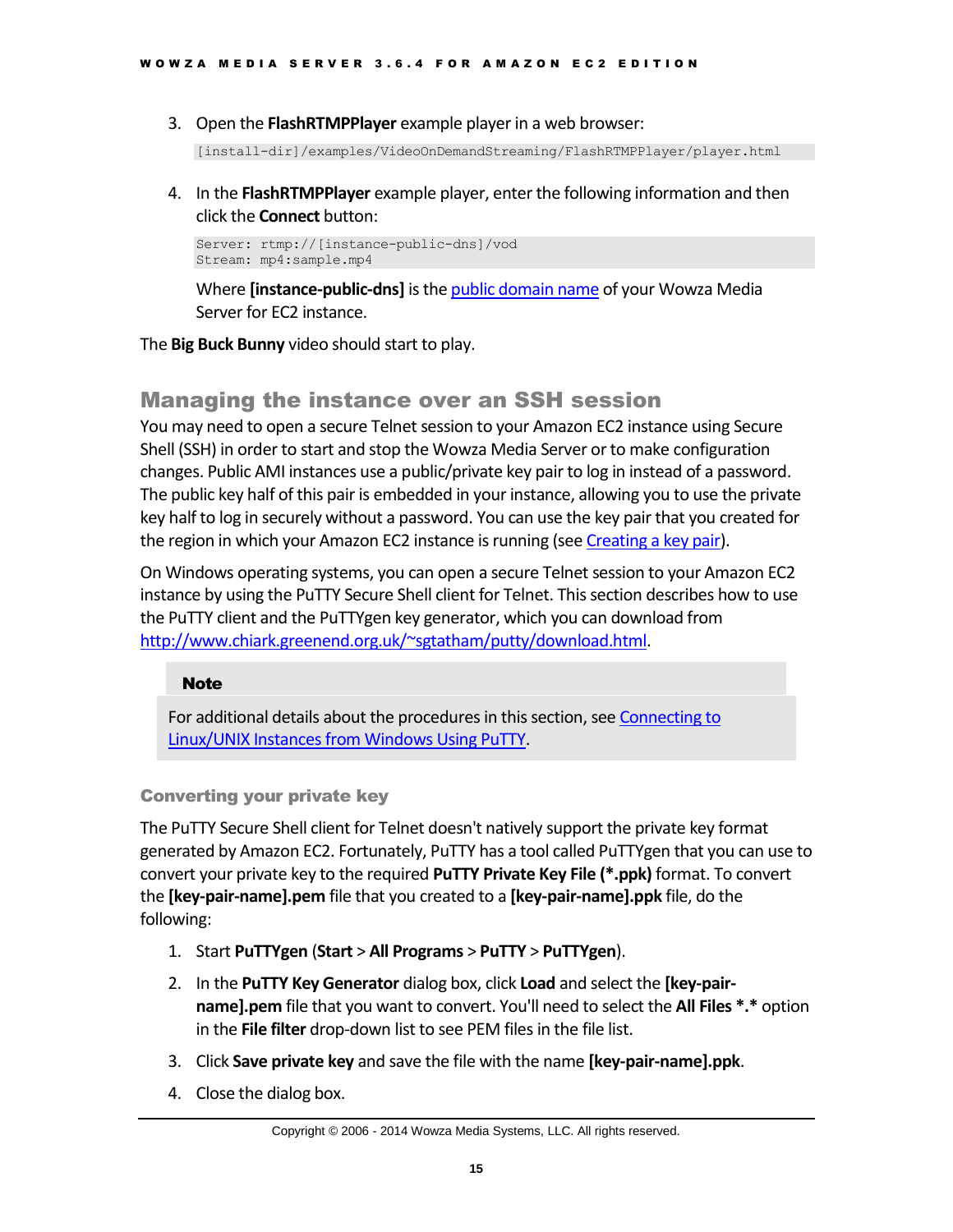### Connecting to the instance

To open a Secure Shell (SSH) session to your Amazon EC2 instance, do the following:

- 1. Start **PuTTY** (**Start** > **All Programs** > **PuTTY** > **PuTTY**).
- 2. In the **PuTTY Configuration** dialog box, in the **Category** tree, select **Session**.
- 3. On the **Basic options for your PuTTY session** page, in **Specify the destination you want to connect to**:
	- In the **Host Name (or IP address)** field, enter **[instance-public-dns]**, where **[instance-public-dns]** is th[e public domain name](#page-15-0) of your Amazon EC2 instance running Wowza Media Server 3.6.
	- In the **Port** field, enter **22**. Make sure that you have followed the instructions for opening TCP port 22 in [Opening ports for streaming.](#page-9-1)
	- Under **Connection type**, select the **SSH** option.
- 4. In the **Category** tree, select **Connection** > **SSH** > **Auth**.
- 5. On the **Options controlling SSH authentication** page, click the **Browse** button to find and open the **[key-pair-name].ppk** file.
- 6. (Optional). If you will be opening this same session later, you can save it for future use. To save the session information:
	- a. Select **Session** in the **Category** tree.
	- b. On the **Basic options for your PuTTY session** page, enter a name for the session in **Saved Sessions**, and then click the **Save** button.
- 7. On the **Options controlling SSH authentication** page, click the **Open** button to open the secure Telnet session. The first time you connect to your instance, you'll get a **PuTTY Security Alert** that references the first use of **[key-pair-name]**. Click **Yes**to accept the security key.

If you previously saved the SSH session information for this Amazon EC2 instance, do the following:

- 1. Start **PuTTY** (**Start** > **All Programs** > **PuTTY** > **PuTTY**).
- 2. In the **PuTTY Configuration** dialog box, in the **Category** tree, select **Session**.
- 3. On the **Basic options for your PuTTY session** page, in **Load, save or delete a stored session**, click the saved SSH session name and then click the **Load** button.
- 4. Click the **Open** button to open the secure Telnet session.

You should see the **login as:** prompt in the Telnet window. Enter the username **ec2-user** to login to your Amazon EC2 instance. When working with Wowza Media Server, it's best to be logged in as the **root** user. You can switch to the **root** user by entering the following command in the Telnet window:

sudo su –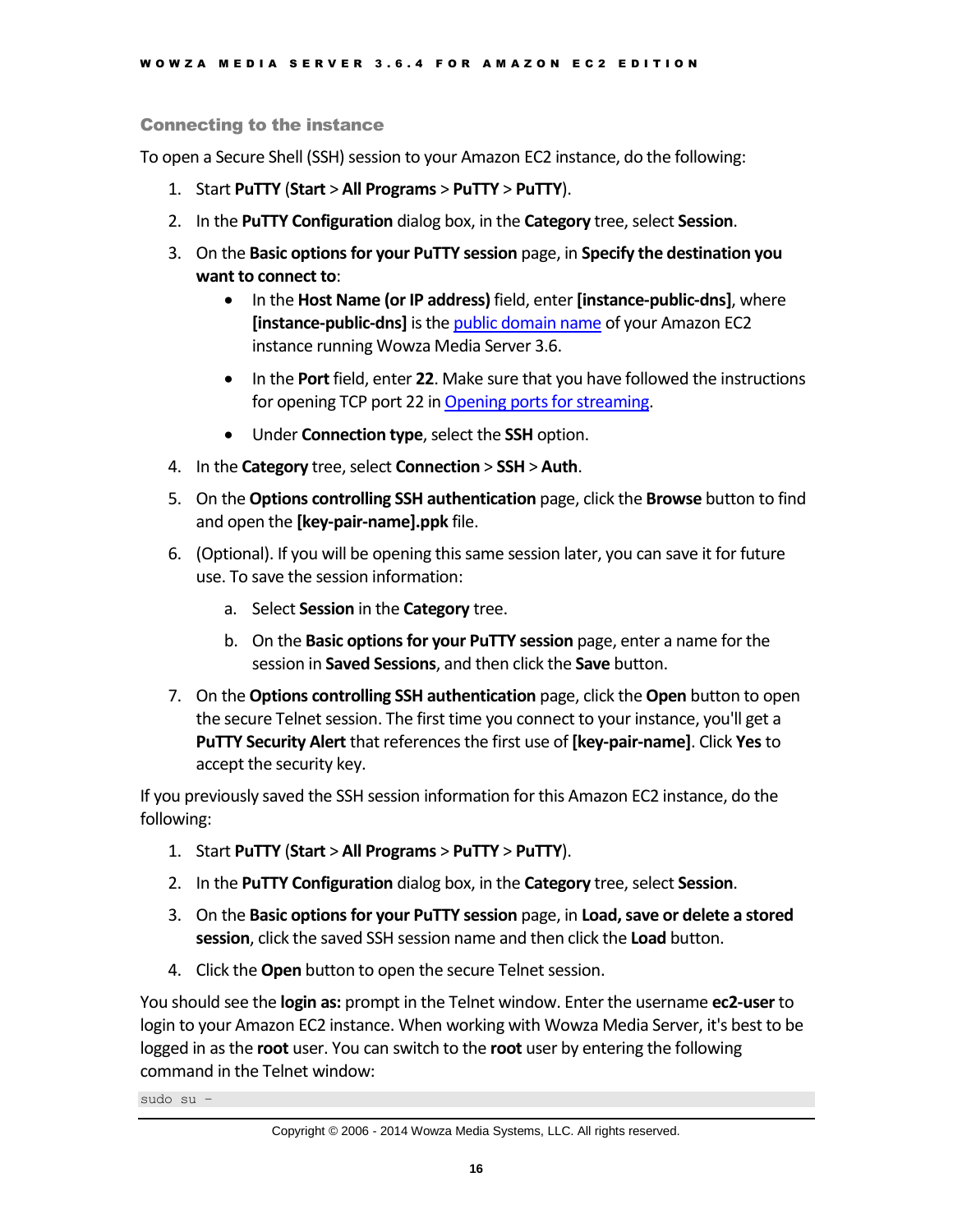### Disconnecting from the instance

To end your SSH session, enter the **exit** command or press CTRL+D. You may have to do this twice if you're logged-in as the **root** user.

### Important

Disconnecting from the instance doesn't affect the instance status. If it was running when you disconnected, it'll continue to run and you'll continue to incur charges for your running instance. When you no longer need the instance, be sure to terminate it in order to stop incurring charges. For more information, se[e Terminating the](#page-19-0)  [instance.](#page-19-0)

# <span id="page-18-0"></span>Uploading files to the instance via FTP

You may need to connect to your Wowza Media Server 3.6 instance using FTP to upload media files or Synchronized Multimedia Markup Language (SMIL) playlist files (for adaptive bitrate streaming), or to refresh configuration files. For convenience, most of the Wowza Media Server folders are symbolically linked to the **/home/wowza** folder for easy access using FTP.

Wowza Media Server instances come preinstalled with the FTP Server (**vsftpd**) for Linux. A default **wowza** FTP user account has been added to the system with the password set to the instance ID (this is done for security reasons). You can get the instance ID of a running instance either through the EC2 Management Console or, if logged-in to the instance, by using the following command in the Telnet window:

wget -q -O - http://169.254.169.254/latest/meta-data/instance-id

For security reasons, we strongly recommend that you change the default password for the **wowza** FTP user account for your AMI. To change the password, log-in to the instance as the **ec2-user** user, execute the following command, and then follow the prompts:

sudo passwd wowza

### **Note**

<span id="page-18-1"></span>Be sure to open TCP port 21 in your **Security Groups**settings so that you can connect to your instance using FTP. (See [Opening ports for streaming.](#page-9-1)) You must also configure your FTP client to use **PORT** communication (ACTIVE mode). The FTP configuration doesn't support **PASV** communication (PASSIVE mode). Consult your FTP client documentation for more information.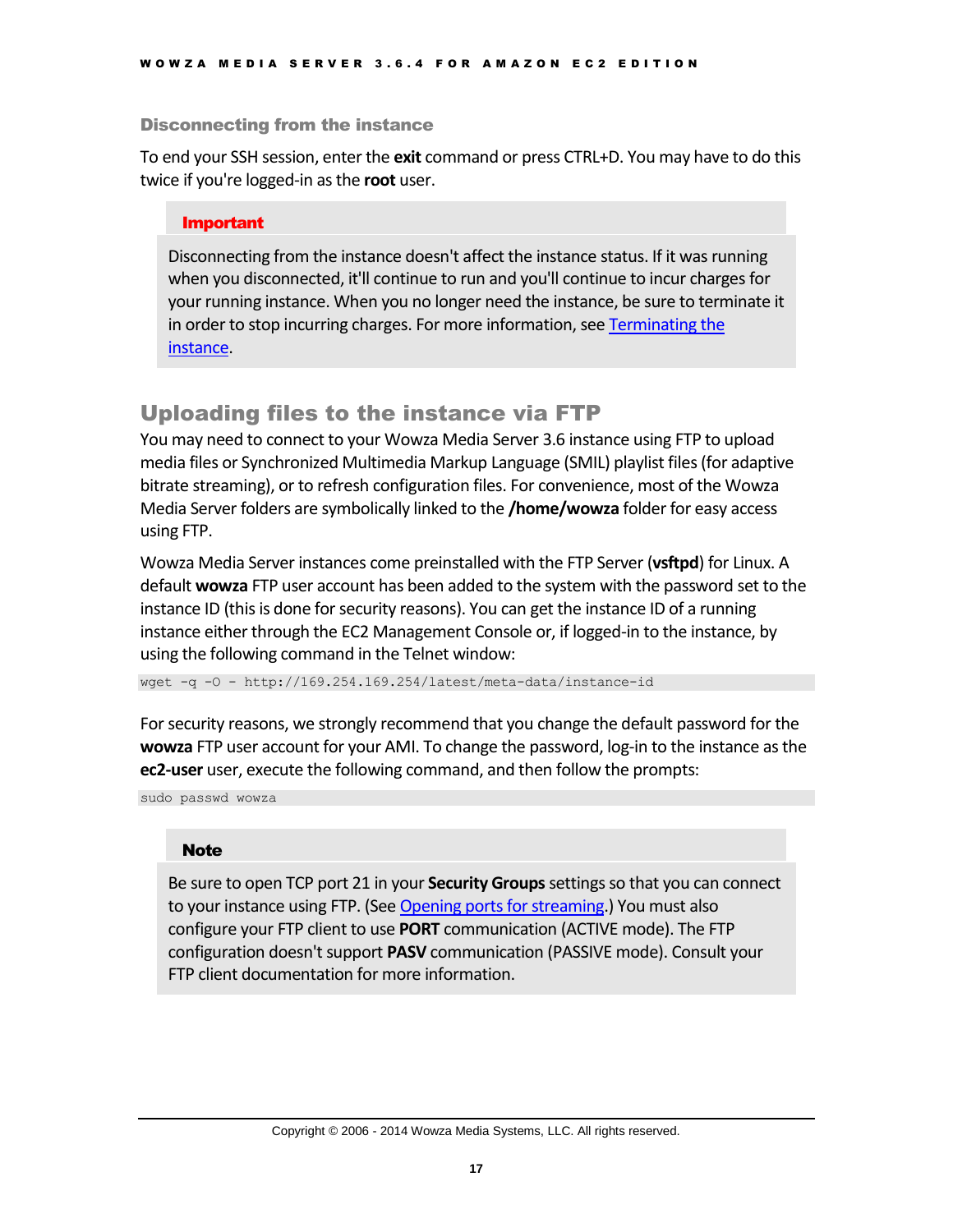# Adding a Subscription or Perpetual license key

If you use a **LicKey** AMI ID, the instance uses a temporary license key when you launch it for the first time. You must replace the temporary license key with a valid Wowza Media Server 3.6 Subscription (Daily or Monthly) or Perpetual license key.

### **Note**

If you're using a **DevPay** AMI ID, you don't need to change the license key.

You can use the following options to replace the temporary license key:

### **Telnet connection**

- 1. Launch your Wowza Media Server for Amazon EC2 instance. (Se[e Launching the](#page-10-0)  [instance.](#page-10-0))
- 2. After the instance has started, connect to it using a secure Telnet session. (See [Managing the instance over an SSH session.](#page-16-0))
- 3. In the Telnet window, change directory to the **/usr/local/WowzaMediaServer/conf** folder. (Se[e Linux shell command cheat sheet for beginners.](#page-20-1))
- 4. Open the **Server.license** file in a text editor, replace the entire contents of the file with your Subscription (Daily or Monthly) or Perpetual license key value, and then save the file.
- 5. Restart the Wowza Media Server instance to activate the key. You can do this by executing the following commands:

```
service WowzaMediaServer stop
service WowzaMediaServer start
```
### **Startup package**

You can include your license key in the **Server.license** file and include the file in a startup package. The license key value will then be passed-in as user data to replace the temporary license key when the instance is started. For more information about how to use startup packages, se[e Wowza Media Server Configuration Startup Packages.](#page-22-0)

### **FTP**

You can connect to the instance via FTP and then upload a copy of the **Server.license** file that has the new license key to replace the existing file. For more information, se[e Uploading files](#page-18-0)  [to the instance via FTP.](#page-18-0)

### **Custom AMI**

<span id="page-19-0"></span>You can create a custom Amazon EC2 AMI that includes the license key. This option is for advanced users and instructions about how to do this is beyond the scope of this document.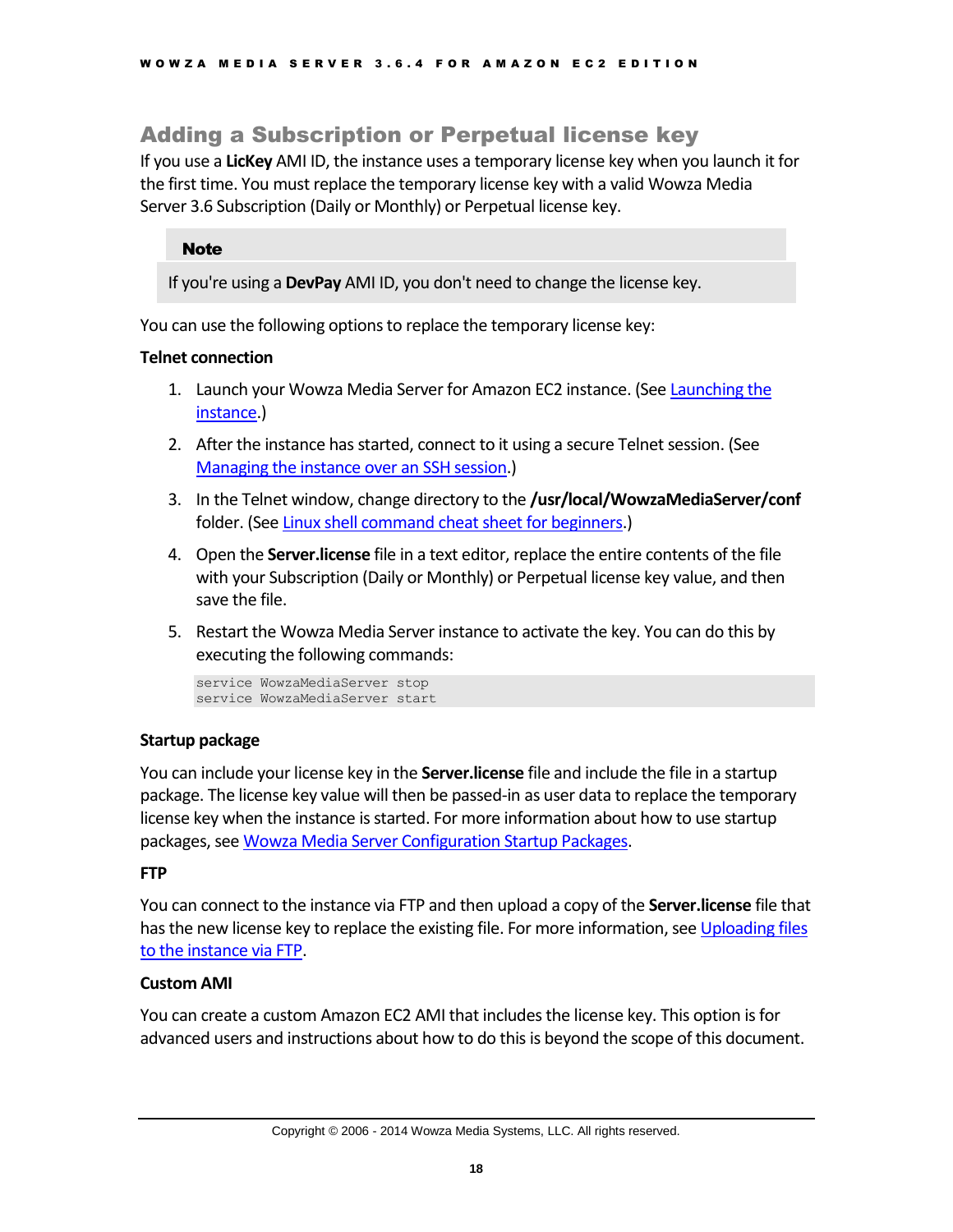# Terminating the instance

When you terminate an instance, you'll lose all changes or files that you have on the server. If you have anything that you don't want to lose, be sure to save it to Amazon Simple Storage Service (Amazon S3) or t[o Amazon Elastic Block Store](http://www.wowza.com/forums/content.php?74) (EBS) before terminating the instance or you'll lose data.

After you've saved your data, do the following to terminate an instance:

- 1. In the **Navigation** pane, under **Instances**, click **Instances**.
- 2. Select the running instance(s) that you want to terminate.
- 3. Click the **Actions** button, and then click **Terminate**. The **Instance State** column for the selected instance(s) will show **shutting-down** and then **terminated**.

### Important

Amazon recommends that you confirm that the machine reaches the **terminated** state before you sign out. You'll continue to be charged for instances that fail to shut down correctly.

# <span id="page-20-0"></span>Performance benchmarks

Below are some performance benchmarks when using Wowza Media Server 3.6 on Amazon EC2. These are total bitrate values that a single instance of a given instance type can handle for outgoing streams. To calculate concurrent connections, divide these numbers by the bitrate of your stream, in kilobits-per-second (Kbps).

| ml.smal:   | 150,000 Kbps |  |
|------------|--------------|--|
| ml.large:  | 250,000 Kbps |  |
| ml.xlarge: | 350,000 Kbps |  |

For example if you're doing live streaming using a 500 Kbps live stream, then a given instance type can handle the following number of concurrent connections.

| ml.smal:   |  | 300 concurrent connections |
|------------|--|----------------------------|
| m1.large:  |  | 500 concurrent connections |
| ml.xlarge: |  | 700 concurrent connections |

# <span id="page-20-1"></span>Linux shell command cheat sheet for beginners

Linux users connect to an instance using an SSH session. This section describes some useful commands for users who aren't familiar with the Linux environment. If the command you're looking for isn't included in this section, there are many Linux guides available on the Internet that you can consult.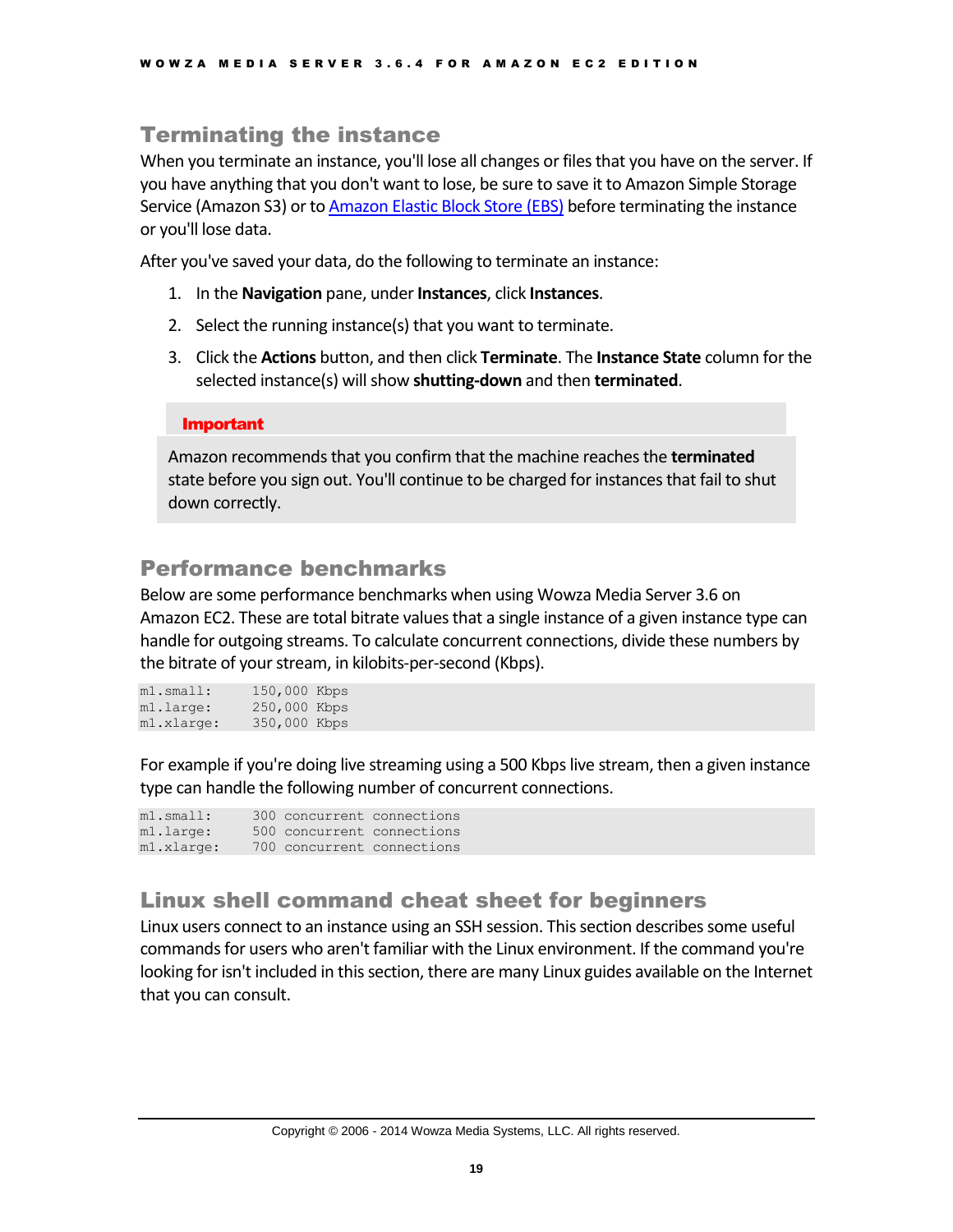### **Viewing directory contents**

The following command changes your current directory to one that shows the most common user accessed Wowza Media Server directories:

cd /home/wowza

From here, you can display the subdirectories in the Wowza Media Server directory by typing the following command:

ls

To view the contents of a subdirectory, type the following:

cd [directory name]

To move up one level from the current directory, type the following:

cd..

### **Viewing log messages**

You can interactively log entries as they are added to Wowza Media Server logs by executing the following commands:

```
cd /usr/local/WowzaMediaServer/logs
tail -f wowzamediaserver access.log
```
### **Stopping Wowza Media Server**

To stop Wowza Media Server, enter the following command:

service WowzaMediaServer stop

#### **Starting Wowza Media Server**

To start Wowza Media Server, enter the following command:

service WowzaMediaServer start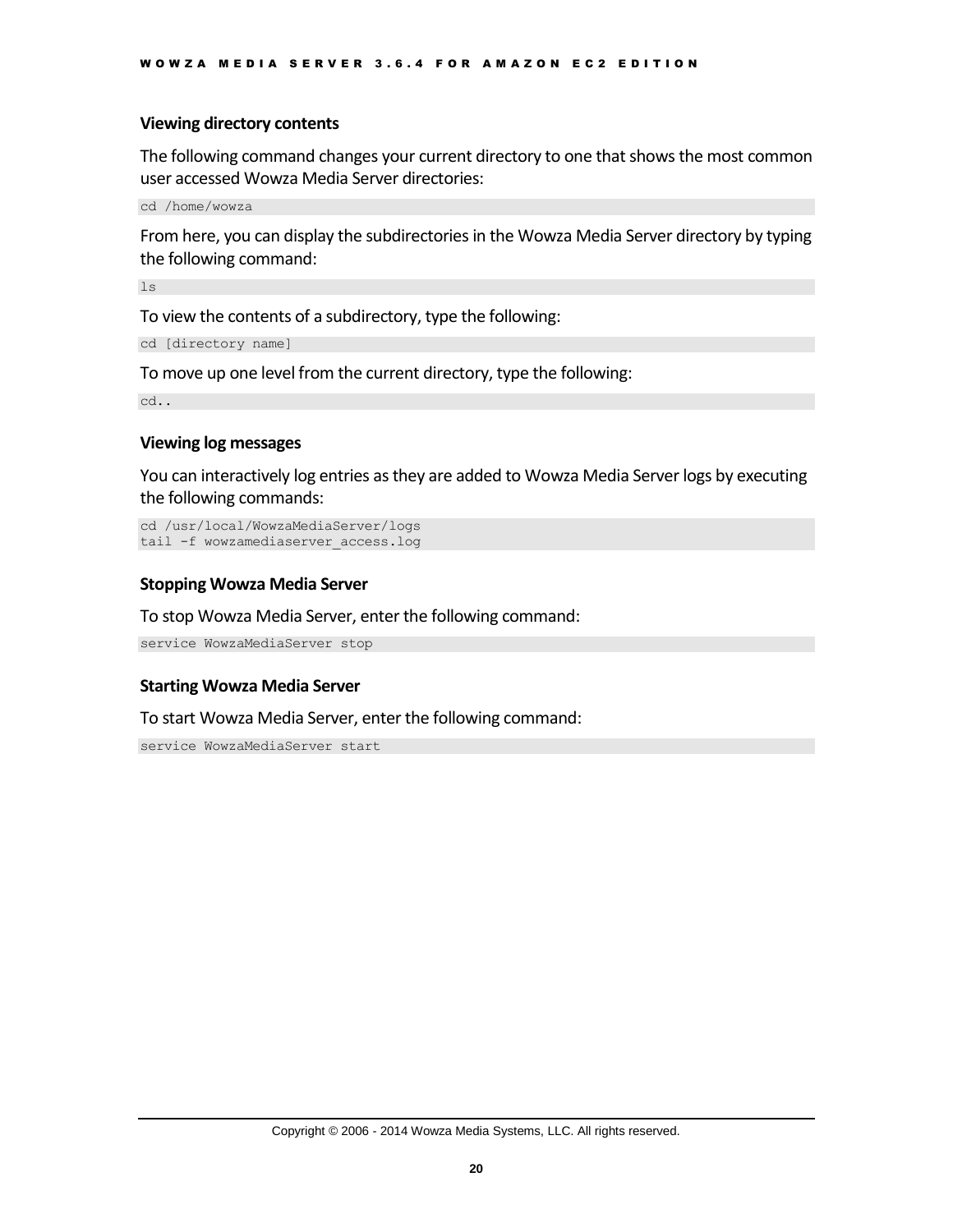# <span id="page-22-0"></span>Wowza Media Server Configuration Startup Packages

The previous section described how to launch a generic Wowza Media Server 3.6 for Amazon EC2 instance with most of the example applications installed. You can configure a Wowza Media Server instance at launch time by passing in user data in the form of a startup package. A startup package is a compressed (zipped) folder that contains a startup manifest file (**startup.xml**), configuration files, and scripts. Amazon EC2 limits the size of a startup package to 16 kilobytes (KB), which is the maximum user data size.

Wowza provides prebuilt startup packages that you can download from the Wowza Media Server for Amazon [EC2: Startup Packages webpage.](http://wowzamediasystems.s3.amazonaws.com/packagelist.html) You can use them "as-is" or you can modify them to meet your requirements.

# <span id="page-22-1"></span>Startup package example

The following example shows the file structure of a simple startup package:

```
[mywowzaconfig]
      startup.xml
       [wowza]
              [applications]
                    [myapp]
              [conf]
                     Server.license
                     [myapp]
                          Application.xml
       [tuning]
             tune.sh
             MediaCache.xml
             setenv.sh
```
To see how a startup package is constructed, download and extract the contents of the Wowza Media Server **default**startup package: [Download default\\_3.6.zip](http://www.wowza.com/docredirect.php?doc=wowzaAmazonAWSStartup_Latest)

# <span id="page-22-2"></span>Startup package basics

The startup manifest file (**startup.xml**) for the startup package outlined above has the following content:

```
<Startup>
      <Commands>
             <Install>
                    <Folder>wowza</Folder>
             </Install>
              <RunScript>
                    <Script>tuning/tune.sh</Script>
             </RunScript>
      </Commands>
</Startup>
```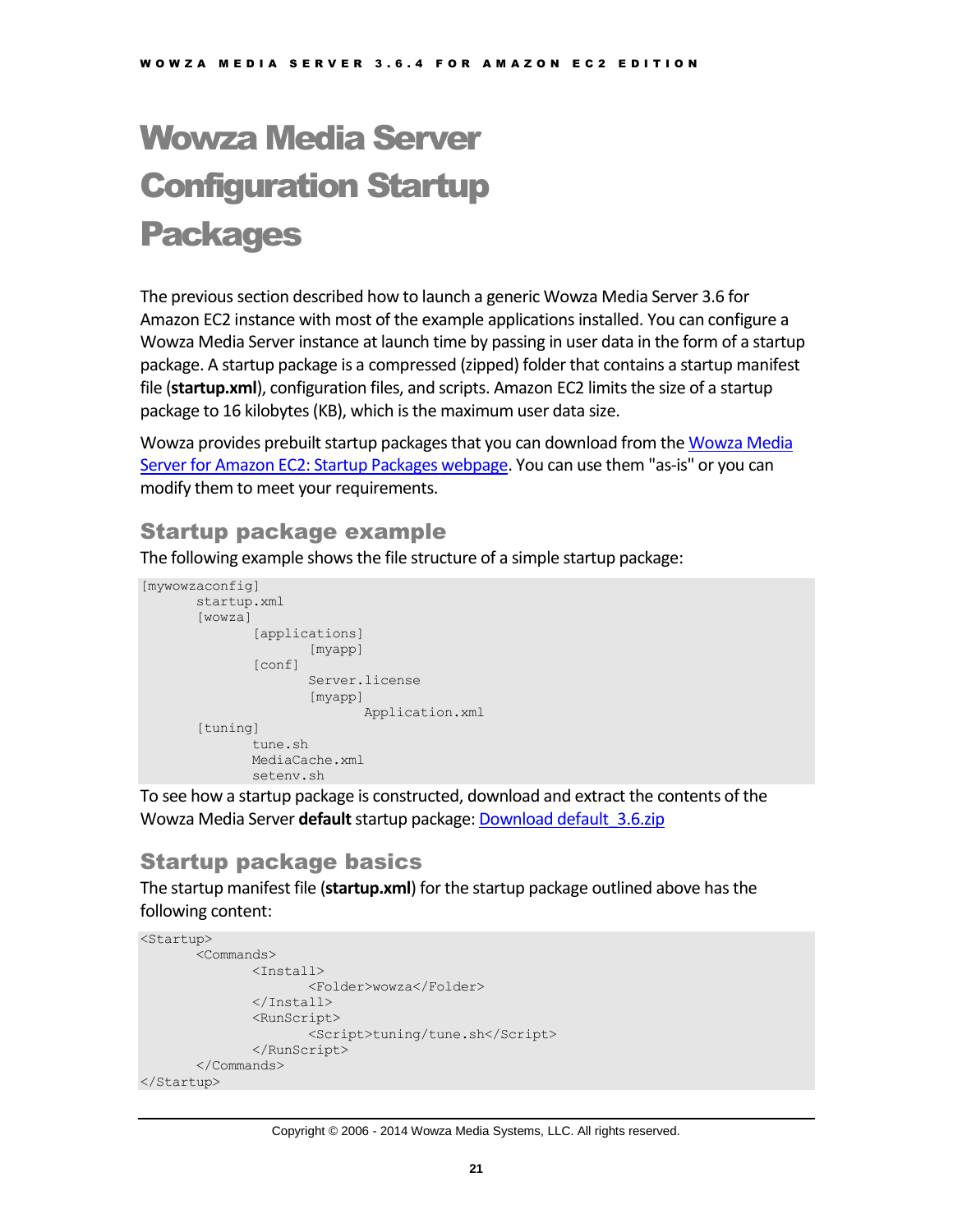In **startup.xml**, the **<Install>** [command](#page-32-1) instructs the startup processor to copy the contents of the included **wowza** folder into the **/usr/local/WowzaMediaServer** folder of the running Wowza Media Server instance:

```
<Install>
      <Folder>wowza</Folder>
</Install>
```
This gives you a chance to create application folders and configuration folders and files as well as inject a **Server.license** file for a **LicKey** instance.

The **[<RunScript>](#page-35-0)** command instructs the startup processor to run the included script **tuning/tune.sh**:

```
<RunScript>
      <Script>tuning/tune.sh</Script>
</RunScript>
```
This script changes configuration parameters based on instance size. This script must be a shell script (not a binary application) and will be executed by the operating environment that's running on the Wowza Media Server instance. When a script is executed, the working directory is set to the root directory of the startup package (the folder that contains the **startup.xml** file).

For more information about the commands that can appear in a startup manifest file (**startup.xml**), see th[e Startup Package Reference](#page-32-0) at the end of this document.

### <span id="page-23-0"></span>Prebuilt startup packages

Wowza provides several prebuilt startup packages that you can download from the [Wowza](http://wowzamediasystems.s3.amazonaws.com/packagelist.html)  Media Server for Amazon [EC2: Startup Packages webpage.](http://wowzamediasystems.s3.amazonaws.com/packagelist.html) You can use them "as-is" or you can modify them to meet your requirements.

# <span id="page-23-1"></span>Default startup package

If you launch a Wowza Media Server for EC2 AMI without specifying a startup package, the **default**startup package is used. You can download and look at the **default**startup package: [Download default\\_3.6.zip](http://www.wowza.com/docredirect.php?doc=wowzaAmazonAWSStartup_Latest)

The following application names are configured in the **default**startup package:

- live
- videochat
- vod
- vods3

If you load your own startup package when launching an instance, the **default**startup package won't be used. Your startup package must provide all of the application configurations that are required for streaming.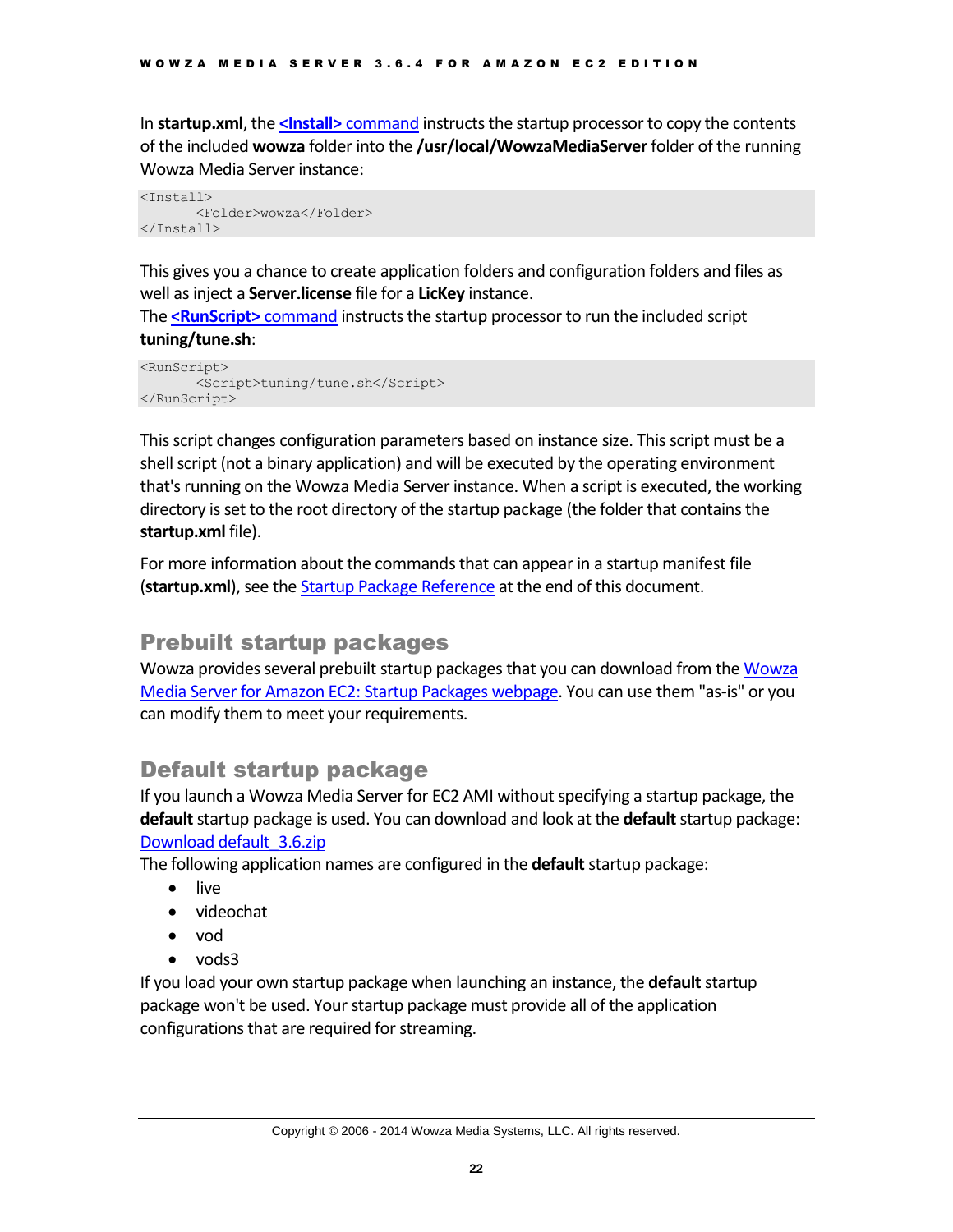# <span id="page-24-0"></span>Loading a startup package

When yo[u launch a new instance](#page-10-0) in EC2 Management Console, you can load a Wowza Media Server startup package to launch the instance with a customized Wowza Media Server configuration. Wowza provides prebuilt startup packages that you can download from the [Wowza Media Server for Amazon](http://wowzamediasystems.s3.amazonaws.com/packagelist.html) EC2: Startup Packages webpage. You can download a startup package and load it "as-is" or you can modify it to meet your requirements before you load it. To load a startup package, do the following:

a. On the **Configure Instance** page in the EC2 Management Console, click **Advanced Details**to reveal the advanced options:

| ▼ Advanced Details |                                                        |     |
|--------------------|--------------------------------------------------------|-----|
| Kernel ID (i)      | Use default<br>▼                                       |     |
| RAM disk ID $(i)$  | Use default                                            |     |
| User data (i)      | to As text ⊙ As file □ Input is already base64 encoded |     |
|                    | (Optional)                                             |     |
|                    |                                                        |     |
|                    |                                                        |     |
|                    |                                                        | al. |

- b. Under **User data**, select the **As file** option:
	- ▼ Advanced Details

| Kernel ID $(i)$ | Use default                                         |
|-----------------|-----------------------------------------------------|
| RAM disk ID (i) | Use default                                         |
| User data $(i)$ | © As text © As file Input is already base64 encoded |
|                 | Browse.   No file selected.                         |

c. Click the **Browse** button, and then find and upload the startup package (.zip) file in the **File Upload** dialog box.

### Notes:

- Make sure that the **Input is already base64 encoded** checkbox is cleared.
- The ability to add startup package user data in EC2 Management Console is limited t[o Mozilla Firefox](http://www.mozilla.org/firefox) an[d Google Chrome](http://www.google.com/chrome) web browsers.

# <span id="page-24-1"></span>Startup package debugging

The best way to debug a startup package is to launch an AMI that's using it and then look in the startup log file for errors or warnings. The startup log file is written to the following location:

/usr/local/WowzaMediaServer/logs/wowzamediaserver\_startup.log

The log is quite extensive and should provide ample information to help debug startup package issues.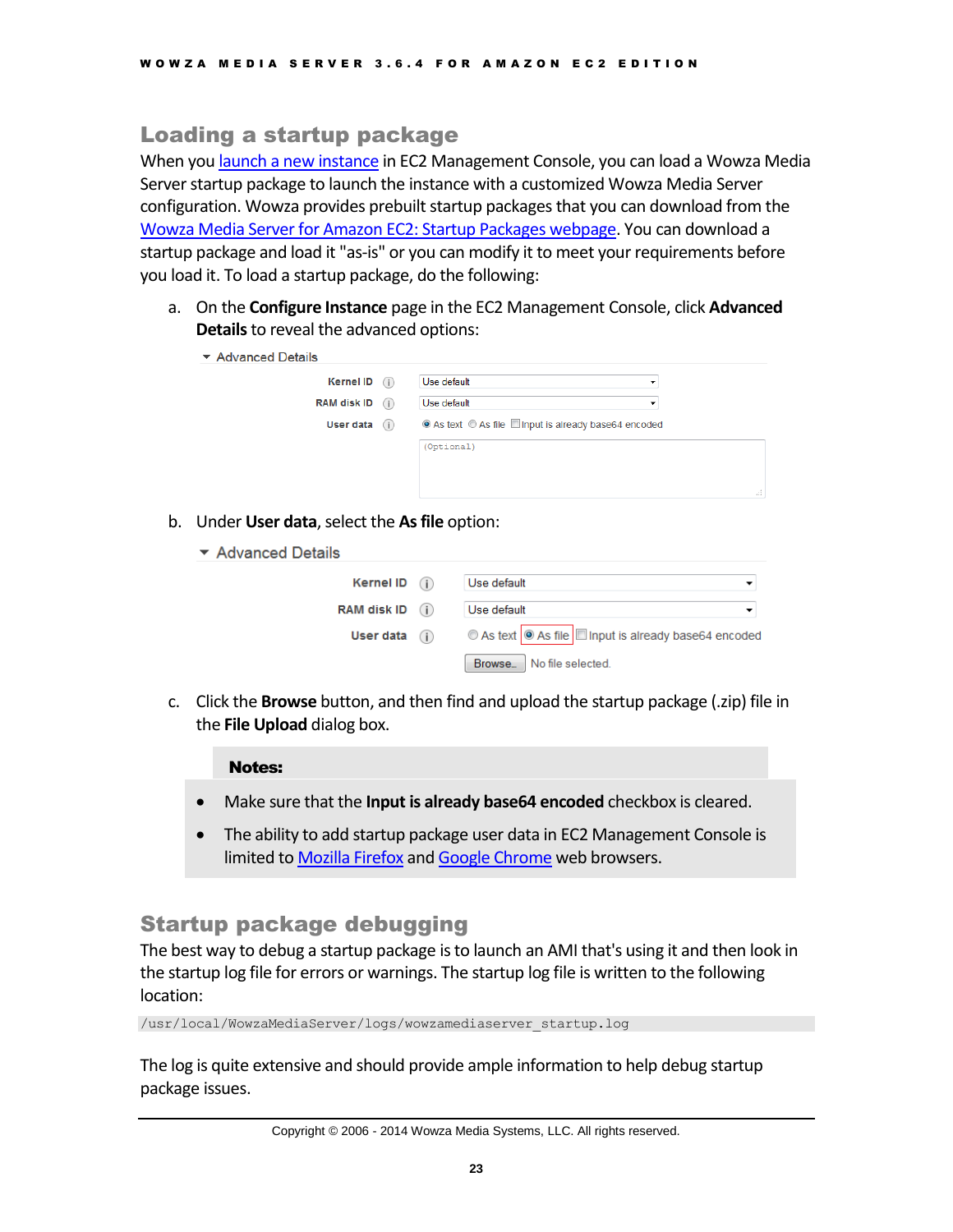# <span id="page-25-0"></span>Streaming Media from Amazon S3

You can use Wowza Media Server 3.6 for Amazon EC2 instances to stream media directly fro[m Amazon Simple Storage Service \(Amazon](http://aws.amazon.com/s3/) S3). Wowza Media Server uses MediaCache caching technology to improve performance when streaming media from Amazon S3. The **MediaCache AddOn** package is a read-through caching mechanism for video on demand streaming that can pull content from an HTTP origin or from network-attached storage (NAS). The MediaCache system is tuned on a per-instance basis in Wowza Media Server startup packages. You can see the tuning in the **tuning/tune.sh** file that's included in any Wowza Media Server startup package.

This feature is included in the **default**startup package for Wowza Media Server for Amazon EC2 Edition and is available when using the **vods3** application.

To stream content from Amazon S3, use stream names in the following form. The **amazons3/** part of the stream name identifies that the stream is sourced from Amazon S3:

[media-type]:amazons3/[s3-bucket-name]/[path-to-content-in-s3]

Using the above example, to play the **mycoolvideo.m4v** file that's stored in the Amazon S3 bucket **mybucket** at the path **videos/coolvideos**, the stream URLs are: **Adobe® Flash® Player (RTMP)**

Server: rtmp://[instance-public-dns]/vods3 Stream: mp4:amazons3/mybucket/videos/coolvideos/mycoolvideo.m4v

### **Adobe Flash Player (RTMP single URL)**

```
rtmp://[instance-public-
dns]/vods3/_definst_/mp4:amazons3/mybucket/videos/coolvideos/mycoolvideo.m4v
```
### **Adobe Flash Player (Flash HDS)**

```
http://[instance-public-
dns]/vods3/ definst /mp4:amazons3/mybucket/videos/coolvideos/mycoolvideo.m4v/manife
st.f4m
```
### **Apple® iOS device (Apple HLS)**

```
http://[instance-public-
dns]/vods3/_definst_/mp4:amazons3/mybucket/videos/coolvideos/mycoolvideo.m4v/playli
st.m3u8
```
### **Microsoft® Silverlight® (Smooth Streaming)**

```
http://[instance-public-
```

```
dns]/vods3/ definst /mp4:amazons3/mybucket/videos/coolvideos/mycoolvideo.m4v/Manife
st
```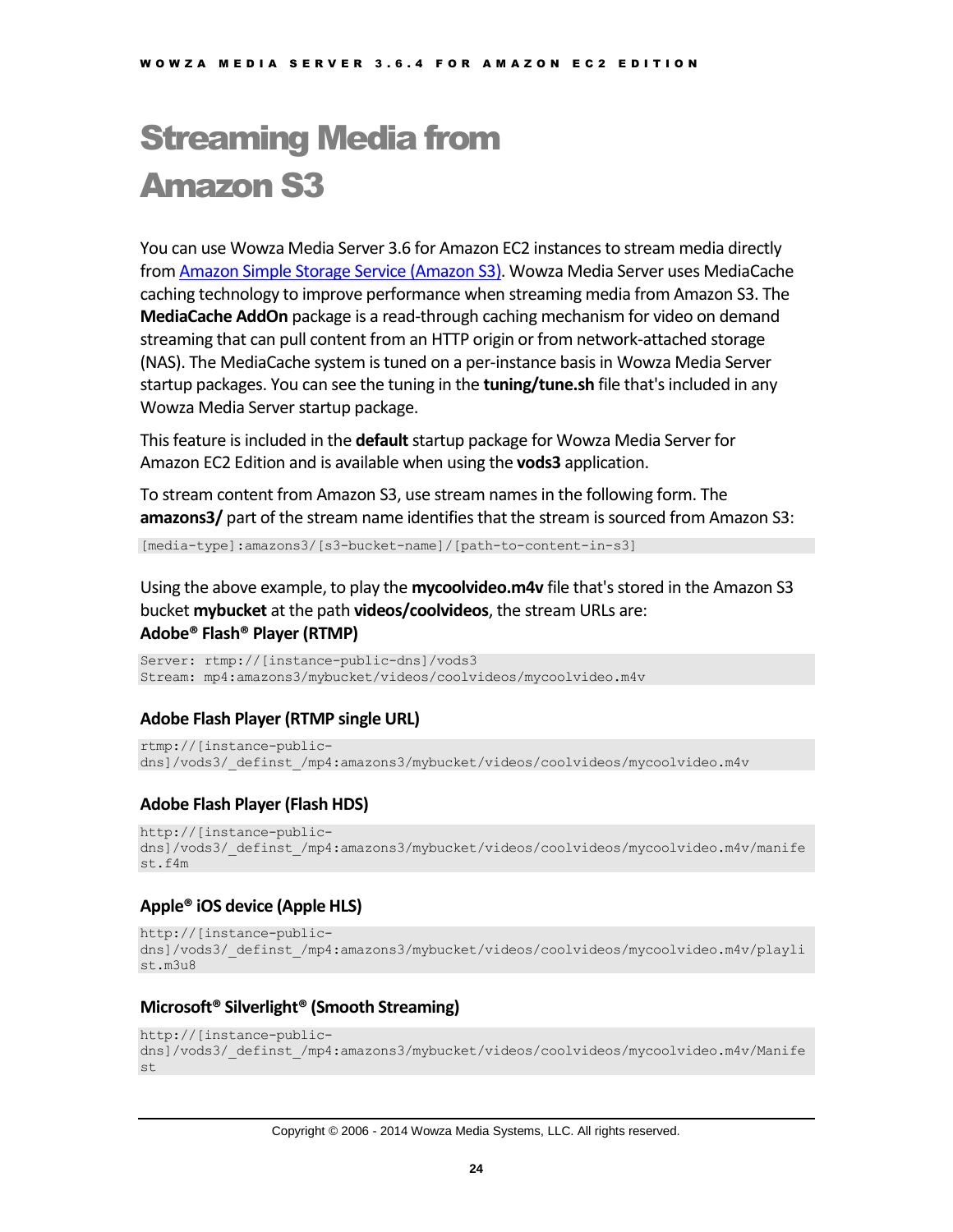### **RTSP/RTP player or device**

```
rtsp://[instance-public-
dns]/vods3/_definst_/mp4:amazons3/mybucket/videos/coolvideos/mycoolvideo.m4v
```
### **Note**

When streaming using a stream name that includes path elements (for example, **mp4:amazons3/mybucket/videos/coolvideos/mycoolvideo.m4v**), you must supply both the **application** name and **applicationInstance** name as part of the URL. The example URLs above use the default **applicationInstance** name definst.

# <span id="page-26-0"></span>Amazon S3 authorization

By default the **vods3** application is configured with S3 authorization turned off. This means that all content must be publicly available. To stream non-publicly available content, extract the startup package from the **default\_3.6.zip** compressed (zipped) folder and modify the system properties **awsAccessKeyId** and **awsSecretAccessKey** in **tuning/MediaCache.xml**. For example:

```
<Property>
       <Name>awsAccessKeyId</Name>
       <Value>11DV8PNKTHN1234732</Value>
</Property>
<Property>
       <Name>awsSecretAccessKey</Name>
       <Value>p0fsdFIE1Nofyx5Sfe+CmuQi0uXt7ygrD8Xxz+</Value>
</Property>
```
Set these two values to the **Access Key ID** and **Secret Access Key** for the user that you want to give access to, and then zip the default folder into a new compressed (zipped) folder. You can then use this new zipped folder as your startup package.

# <span id="page-26-1"></span>Amazon S3 stream name alias

By default, any publicly available content in Amazon S3 or in a public web server can be restreamed through your instance. To limit the content to specific S3 buckets, you can use the stream name alias system to add aliases for the S3 buckets that you want to stream from. The **StreamNameAlias** AddOn package is included in the **default\_3.6.zip** startup package to enable you to do this.

To modify the default configuration, extract the startup package from the **default\_3.6.zip** compressed (zipped) folder, edit the **wowza/conf/aliasmap.play.txt** file that's included in the startup package, and then then zip the default folder into a new compressed (zipped) folder to create a new startup package that has the modified file.

When you edit the **wowza/conf/aliasmap.play.txt** file, you'll add wildcard entries for the S3 buckets that you want to stream content from and comment-out the default stream alias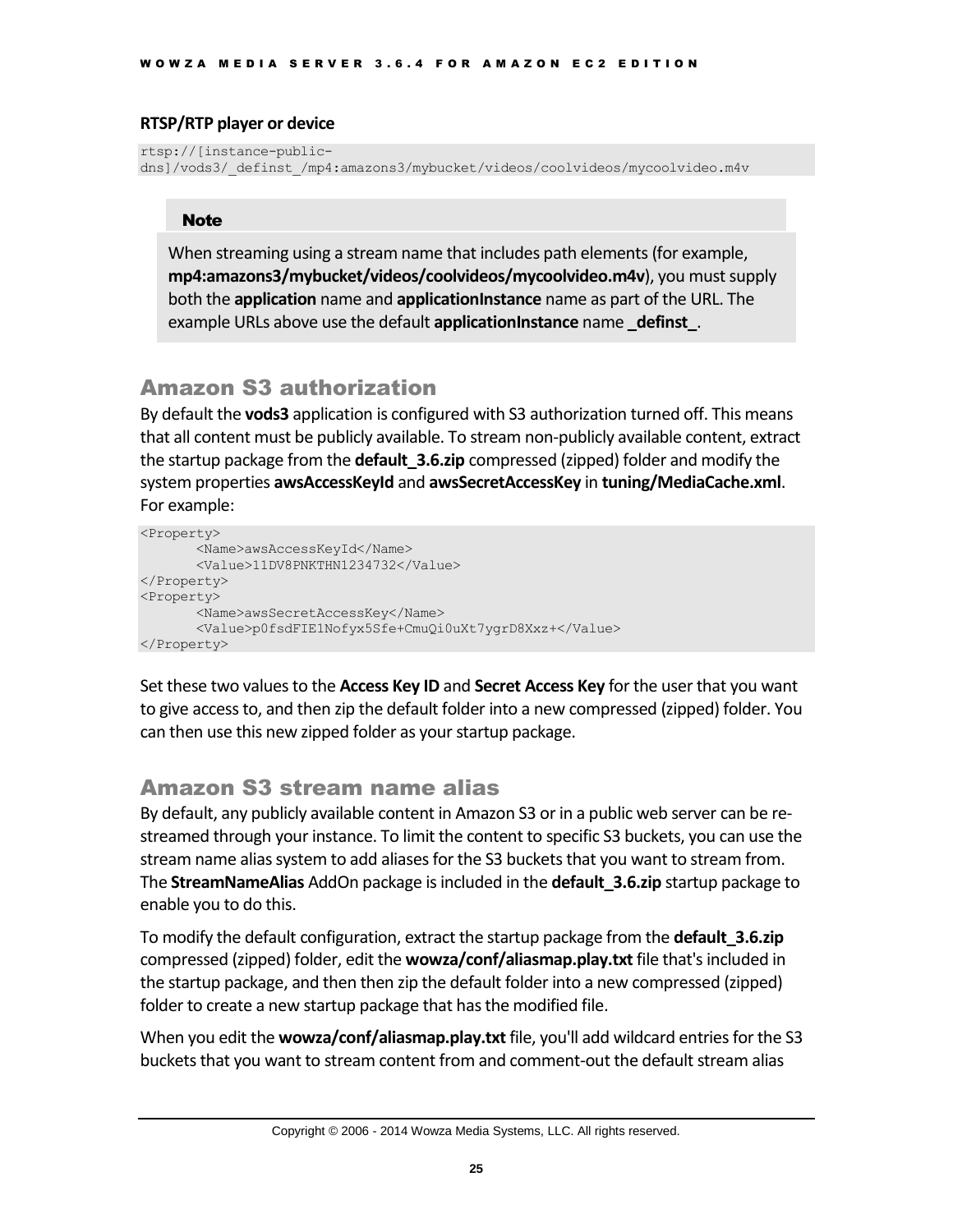rule. For example, to limit streaming to content coming from the S3 bucket **mybucket**, the **wowza/conf/aliasmap.play.txt** file should look like this:

```
mybucket/*=amazons3/mybucket/${Wildcard.Match1}
flv:mybucket/*=flv:amazons3/mybucket/${Wildcard.Match1}
mp3:mybucket/*=mp3:amazons3/mybucket/${Wildcard.Match1}
mp4:mybucket/*=mp4:amazons3/mybucket/${Wildcard.Match1}
# commented out *=${Stream.Name}
```
With this in place, to play the **mycoolvideo.m4v** file that's stored in the S3 bucket **mybucket** at the path **videos/coolvideos**, the stream URLs are: **Adobe Flash Player (RTMP)**

```
Server: rtmp://[instance-public-dns]/vods3
Stream: mp4:mybucket/videos/coolvideos/mycoolvideo.m4v
```
### **Adobe Flash Player (RTMP single URL)**

rtmp://[instance-publicdns]/vods3/ definst /mp4:mybucket/videos/coolvideos/mycoolvideo.m4v

### **Adobe Flash Player (Flash HDS)**

http://[instance-publicdns]/vods3/ definst /mp4:mybucket/videos/coolvideos/mycoolvideo.m4v/manifest.f4m

### **Apple iOS device (Apple HLS)**

http://[instance-publicdns]/vods3/\_definst\_/mp4:mybucket/videos/coolvideos/mycoolvideo.m4v/playlist.m3u8

### **Microsoft Silverlight (Smooth Streaming)**

http://[instance-publicdns]/vods3/\_definst\_/mp4:mybucket/videos/coolvideos/mycoolvideo.m4v/Manifest

### **RTSP/RTP player or device**

rtsp://[instance-publicdns]/vods3/ definst /mp4:mybucket/videos/coolvideos/mycoolvideo.m4v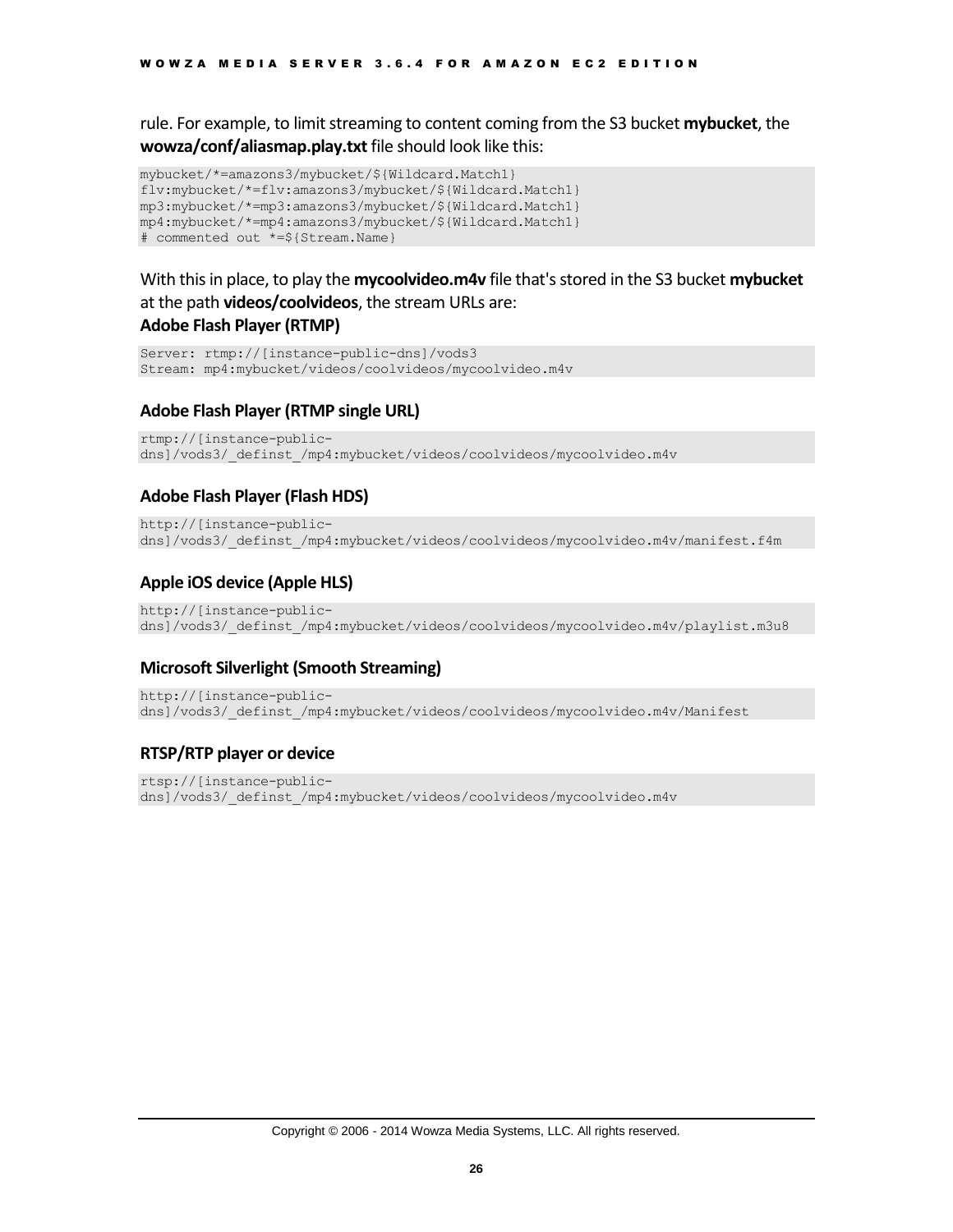### <span id="page-28-0"></span>Sample stream name for vods3 application testing

Wowza provides a sample MP4 file at the following stream name that you can use to test your **vods3** application:

mp4:amazons3/wowzamediacache/sample/sample.mp4

Using the above stream name, to play the **sample.mp4** file that's stored in the Amazon S3 bucket **wowzamediacache** at the path **sample/**, the stream URLs are: **Adobe Flash Player (RTMP)**

Server: rtmp://[instance-public-dns]/vods3 Stream: mp4:amazons3/wowzamediacache/sample/sample.mp4

### **Adobe Flash Player (RTMP single URL)**

```
rtmp://[instance-public-
dns]/vods3/_definst_/mp4:amazons3/wowzamediacache/sample/sample.mp4
```
### **Adobe Flash player (Flash HDS)**

```
http://[instance-public-
dns]/vods3/ definst /mp4:amazons3/wowzamediacache/sample/sample.mp4/manifest.f4m
```
### **Apple iOS device (Apple HLS)**

http://[instance-publicdns]/vods3/ definst /mp4:amazons3/wowzamediacache/sample/sample.mp4/playlist.m3u8

### **Microsoft Silverlight (Smooth Streaming)**

```
http://[instance-public-
dns]/vods3/_definst_/mp4:amazons3/wowzamediacache/sample/sample.mp4/Manifest
```
### **RTSP/RTP player or device**

```
http://[instance-public-
dns]/vods3/_definst_/mp4:amazons3/wowzamediacache/sample/sample.mp4
```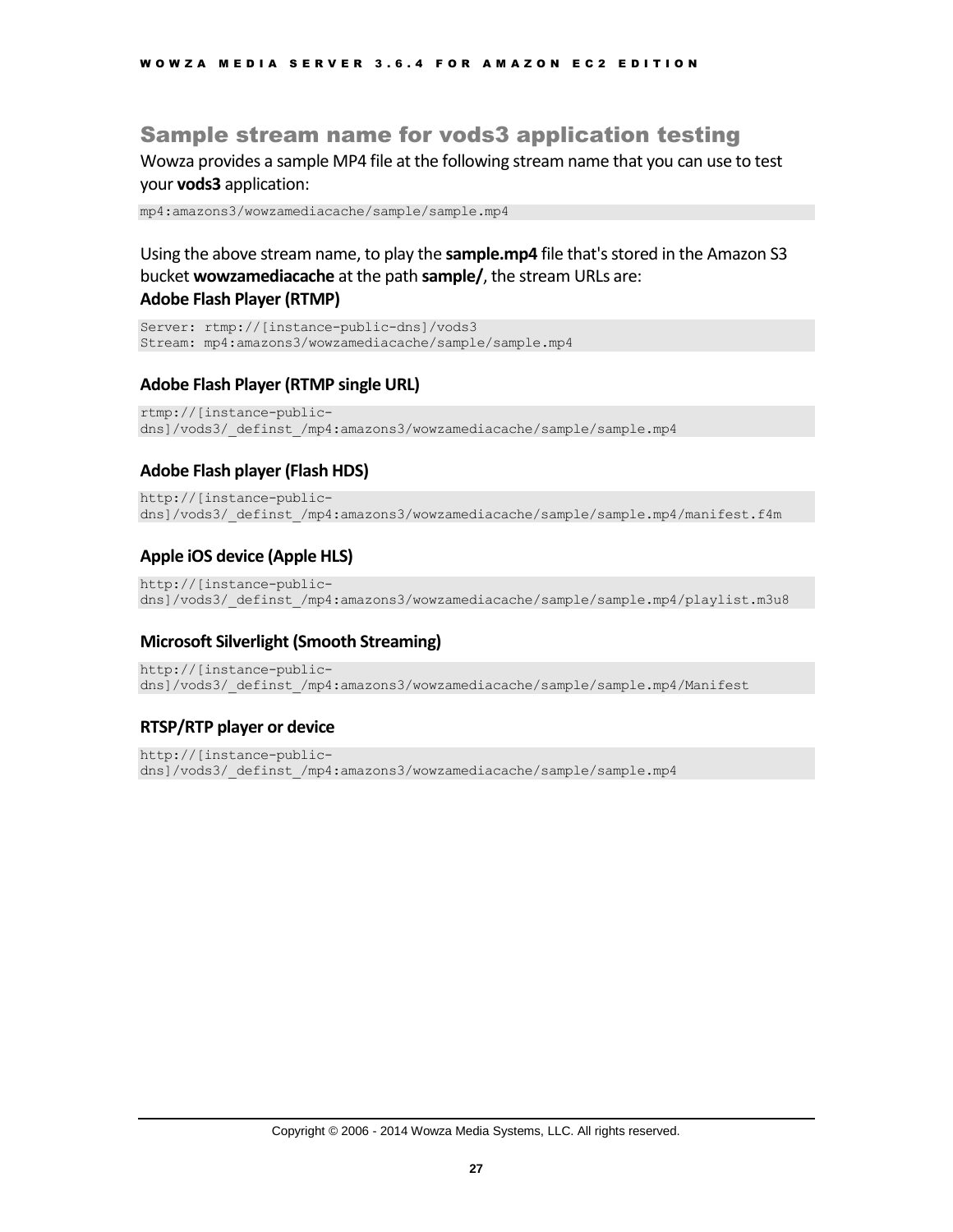# <span id="page-29-0"></span>Wowza Media Server Instance

A Wowza Media Server 3.6 for Amazon EC2 instance is built using th[e Amazon Linux AMI](http://aws.amazon.com/amazon-linux-ami/) as the base. This AMI is provided by Amazon.

Other components that are installed:

- Wowza Media Server 3.6
- The latest Java Development Kit (JDK) for Linux
- FTP Server (vsftpd) for Linux
- S3FS [FUSE-based file system](http://code.google.com/p/s3fs/wiki/FuseOverAmazon)

### Note

A web server isn't included in Wowza Media Server for Amazon EC2 AMIs.

# <span id="page-29-1"></span>Wowza Media Server details

Wowza Media Server 3.6 is installed at its default location:

/usr/local/WowzaMediaServer

### The **Wowza Media Server 3.6.x** service runs on the following ports:

|         | TCP 1935    |  | - RTMP (all variants), RTSP, Smooth and Cupertino Streaming |  |  |  |
|---------|-------------|--|-------------------------------------------------------------|--|--|--|
| TCP 80  |             |  | - RTMP (all variants), RTSP, Smooth and Cupertino Streaming |  |  |  |
| TCP 443 |             |  | - RTMP (all variants), RTSP, Smooth and Cupertino Streaming |  |  |  |
| TCP 554 |             |  | - RTMP (all variants), RTSP, Smooth and Cupertino Streaming |  |  |  |
|         | UDP 0-65535 |  | - RTP and MPEG-TS UDP streaming                             |  |  |  |

### Wowza Media Server is managed using the following ports:

| 8084 | - JMX/JConsole Management           |
|------|-------------------------------------|
| 8085 | - JMX/JConsole Management           |
| 8086 | - Stream Manager and Administration |
| 21   | $-$ FTP access                      |
| 22   | - SSH access                        |

The Administration TCP port 8086 is configured to return load-balancing information over HTTP. What this means is that if you open a web browser and enter the following URL:

http://[instance-public-dns]:8086/connectioninfo

### Where **[instance-public-dns]** is the [public domain name](#page-15-0) for the instance. Wowza Media Server will return load information for the instance. For example:

server=864

Where **864** is the current number of client connections to the instance.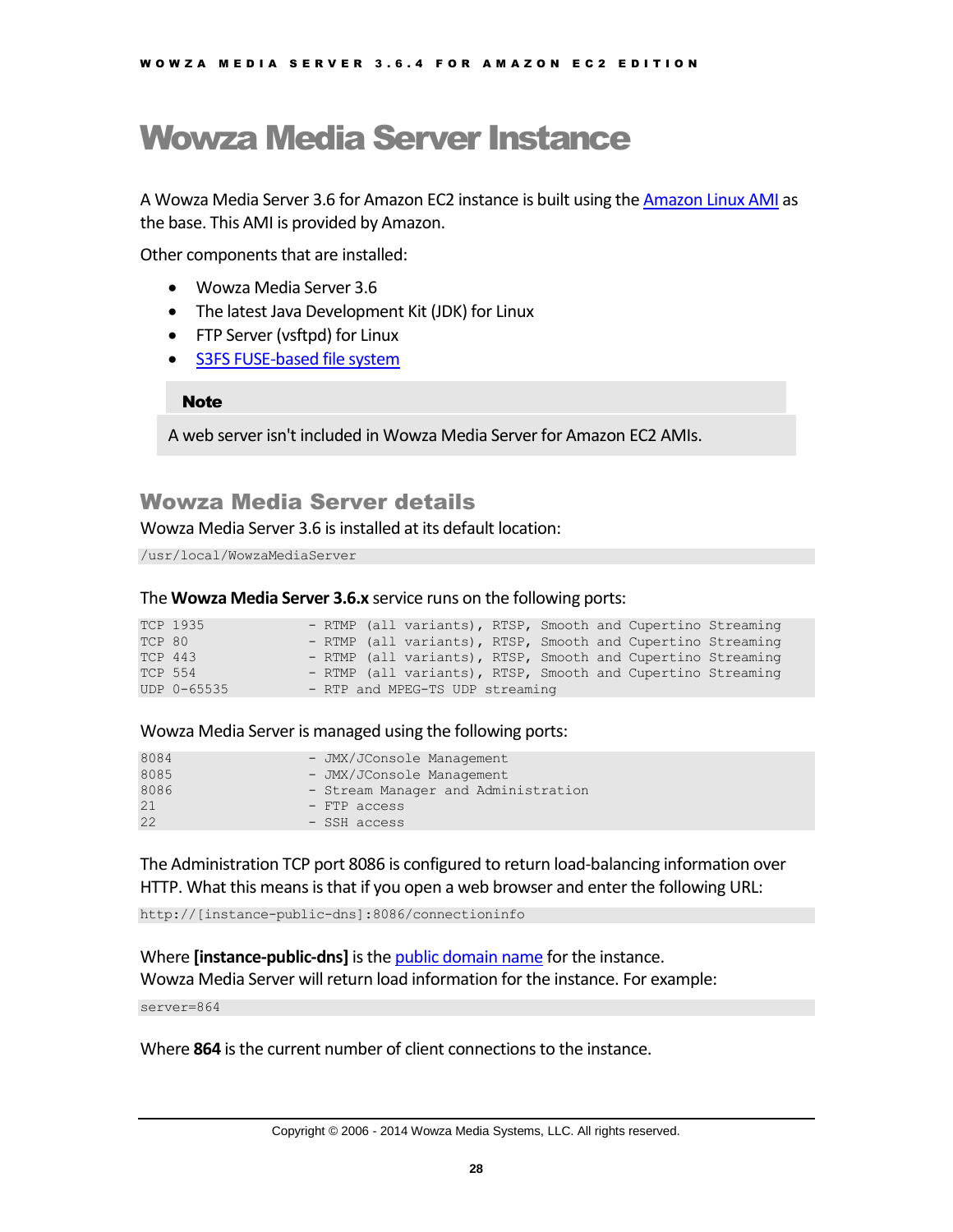# <span id="page-30-0"></span>Java Management Extensions (JMX)

The Java Management Extensions (JMX) interface to your instance is preconfigured to listen to connections on TCP ports 8084 and 8085 using the public domain name. You must open these ports to TCP traffic to connect to your EC2 instance successfully. The JMX URL is:

```
service:jmx:rmi://[instance-public-dns]:8084/jndi/rmi://[instance-public-
dns]:8085/jmxrmi
```
From most JMX tools such as [JConsole,](http://www.wowza.com/docredirect.php?doc=adminJConsole) you should be able to connect using the following address:

[instance-public-dns]:8085

Where **[instance-public-dns]** is the [public domain name](#page-15-0) of the instance. The default username is **wowza** and the default password is the instance ID. User access is managed in the following files:

```
/usr/local/WowzaMediaServer/conf/jmxremote.access
/usr/local/WowzaMediaServer/conf/jmxremote.password
```
# <span id="page-30-1"></span>Custom module development

There are several system-level properties that are available when developing custom serverside modules. These properties describe the currently running instance. You can get the value of one of these system properties by executing the following Java method:

```
String value = 
System.getProperty("com.wowza.amazonaws.ec2.AWSEC2_METADATA_INSTANCE_ID");
```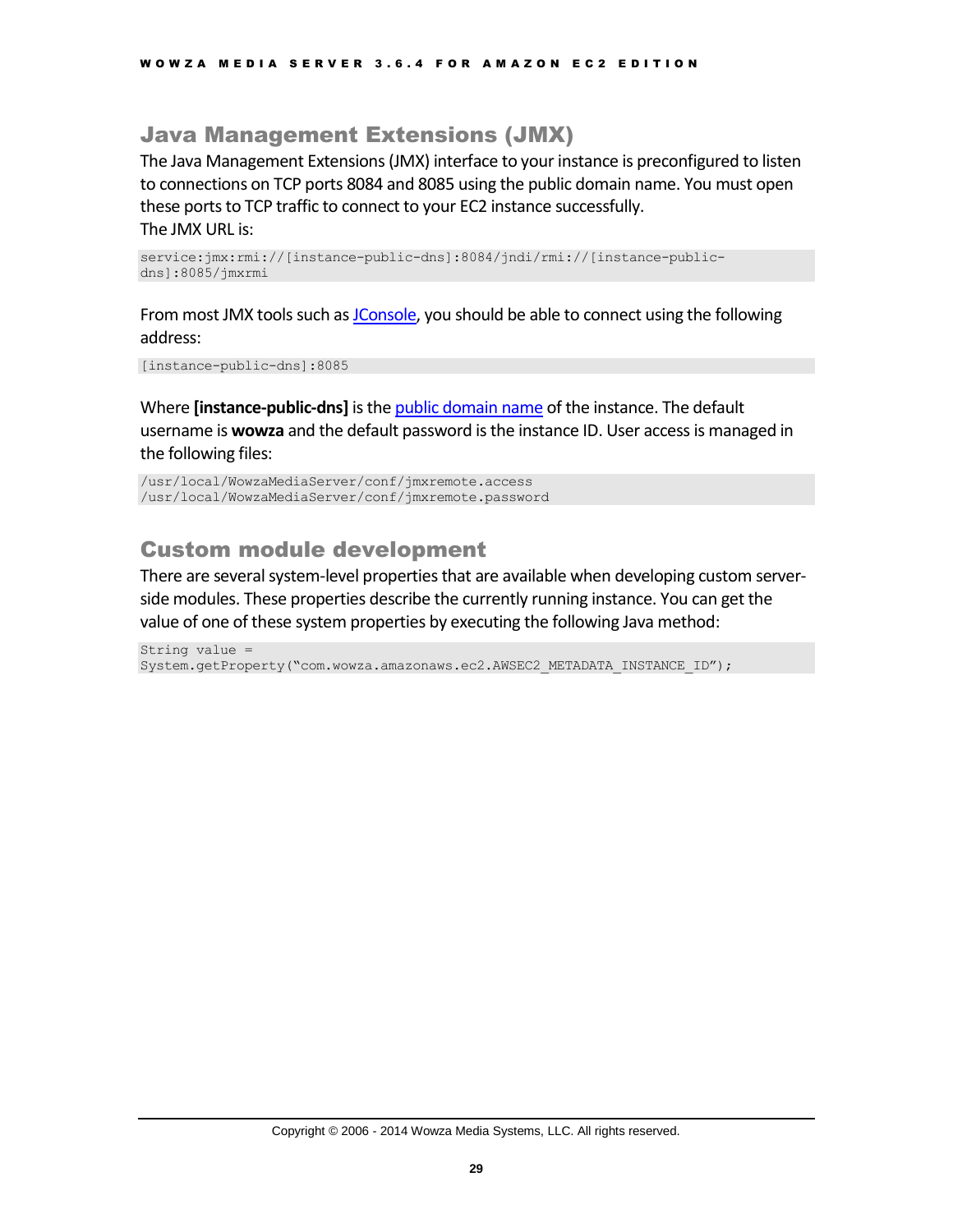### The available properties are:

```
com.wowza.amazonaws.ec2.AWSEC2_METADATA_INSTANCE_ID - Amazon instance id
com.wowza.amazonaws.ec2.AWSEC2_METADATA_SECURITY_GROUPS - Security group
com.wowza.amazonaws.ec2.AWSEC2_METADATA_LOCAL_IPV4 - Local IP address
com.wowza.amazonaws.ecz.AWSEC2_METADATA_AMI_LAUNCH_INDEX - Launch index com.wowza.amazonaws.ec2.AWSEC2_METADATA_AMI_LAUNCH_INDEX - Launch index
com.wowza.amazonaws.ec2.AWSEC2_METADATA_PUBLIC_HOSTNAME - Public host name
com.wowza.amazonaws.ec2.AWSEC2_METADATA_PRODUCT_CODES - DevPay product
                                                                 code
com.wowza.amazonaws.ec2.AWSEC2_METADATA_INSTANCE_TYPE - instance type:
                                                                m1-small,
                                                                 m1-large,
                                                                m1-xlarge
com.wowza.amazonaws.ec2.AWSEC2_METADATA_HOSTNAME - Public host name
com.wowza.amazonaws.ec2.AWSEC2_METADATA_LOCAL_HOSTNAME - Local host name
com.wowza.amazonaws.ec2.AWSEC2_METADATA_PUBLIC_IPV4 - Public IP address
com.wowza.amazonaws.ec2.AWSEC2_METADATA_AMI_MANIFEST_PATH - S3 manifest path
com.wowza.amazonaws.ec2.AWSEC2_METADATA_RESERVATION_ID - Instance 
                                                                reservation ID
com.wowza.amazonaws.ec2.AWSEC2_METADATA_AMI_ID - AMI_ID - AMI_ID
com.wowza.amazonaws.ec2.AWSEC2_METADATA_ANCESTOR_AMI_IDS - List of ancestor
                                                                IDs
com.wowza.amazonaws.ec2.AWSEC2_METADATA_KERNEL_ID - Kernel ID
com.wowza.amazonaws.ec2.AWSEC2_METADATA_AVAILABILITY_ZONE - Availability zone
com.wowza.amazonaws.ec2.AWSEC2 METADATA PUBLIC KEYS - Public keys
com.wowza.amazonaws.ec2.AWSEC2_METADATA_PUBLIC_KEYS - - Public keys<br>com.wowza.amazonaws.ec2.AWSEC2_METADATA_RAMDISK_ID - RAM disk ID
com.wowza.amazonaws.ec2.AWSEC2_METADATA_BLOCK_DEVICE_MAPPING - block mapping
```
#### Note

To learn more about Wowza Media Server module development, download and install the [Wowza IDE](http://www.wowza.com/media-server/developers#wowza-ide) and read the included User's Guide.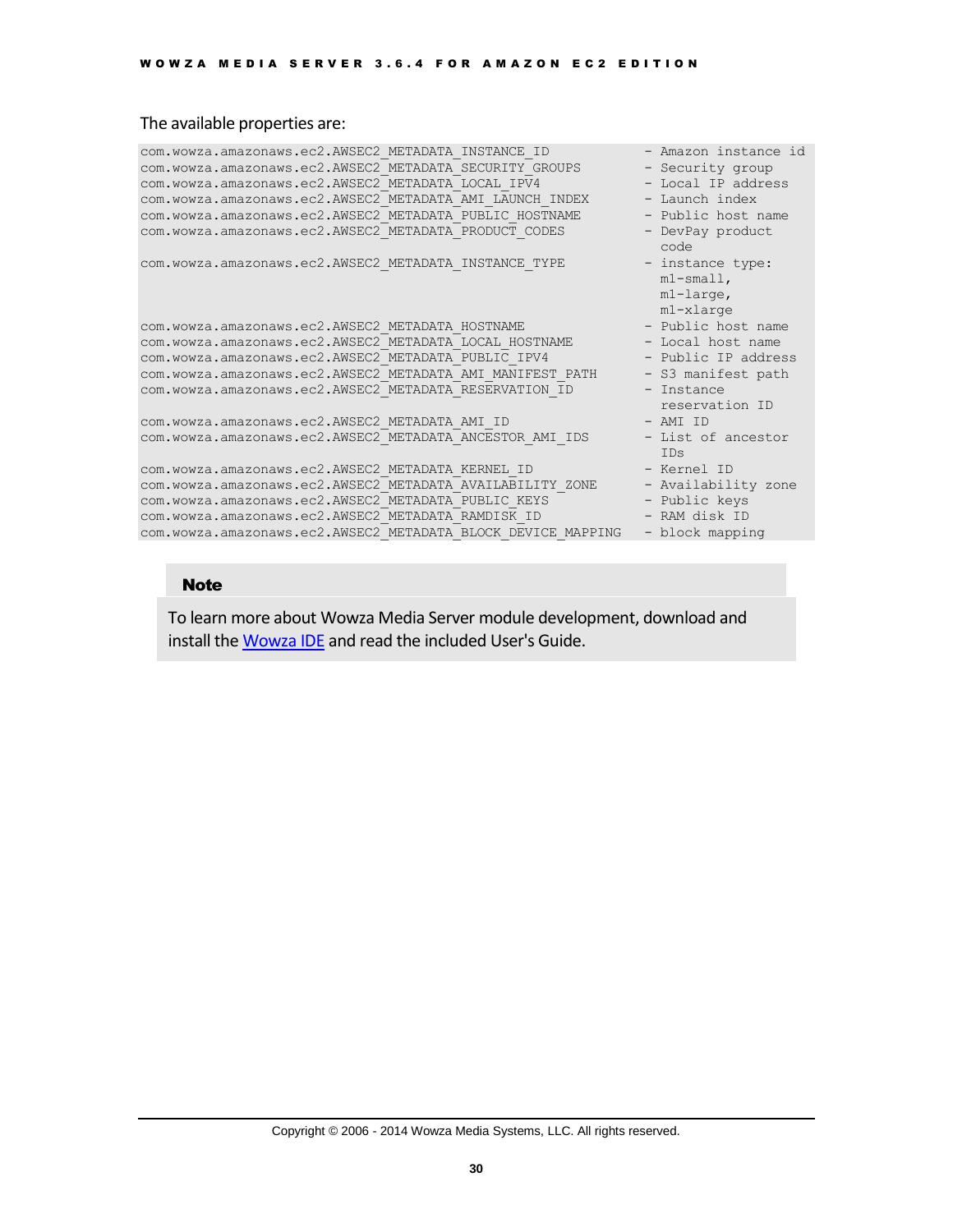# <span id="page-32-0"></span>Startup Package Reference

This section describes the commands that can appear in a startup manifest file (**startup.xml**). The three commands are **<Install>**, **<Download>**, and **<RunScript>**.

# <span id="page-32-1"></span>Command <Install>

The **<Install>** command copiesthe contents of a folder that's contained in the startup package to the Wowza Media Server installation folder **/usr/local/WowzaMediaServer**.

```
<Install>
       <Folder>[relative-directory-path]</Folder>
</Install>
```
### Element <Install>/<Folder>

The **<Folder>** element specifies a folder in the startup package that's copied to the Wowza Media Server installation folder. The folder's directory structure should be the same as the Wowza Media Server installation folder. The specified directory path is relative to the startup package root.

For example, if you have a startup package with the following structure:

```
[startup-package]
      startup.xml
      [wowza]
              [applications]
                    [myapp]
              [conf]
                    Server.license
                    [myapp]
                           Application.xml
       [tuning]
              tune.sh
             MediaCache.xml
             setenv.sh
```
### And the **startup.xml** file content is:

```
<Startup>
      <Commands>
             <Install>
                    <Folder>wowza</Folder>
              </Install>
              <RunScript>
                    <Script>tuning/tune.sh</Script>
              </RunScript>
      </Commands>
</Startup>
```
The contents of the **wowza** folder are copied to the **/usr/local/WowzaMediaServer** folder of the running Wowza Media Server instance. In this example, the result is that the application **myapp** is created and it will use the configuration file **wowza/conf/myapp/Application.xml**.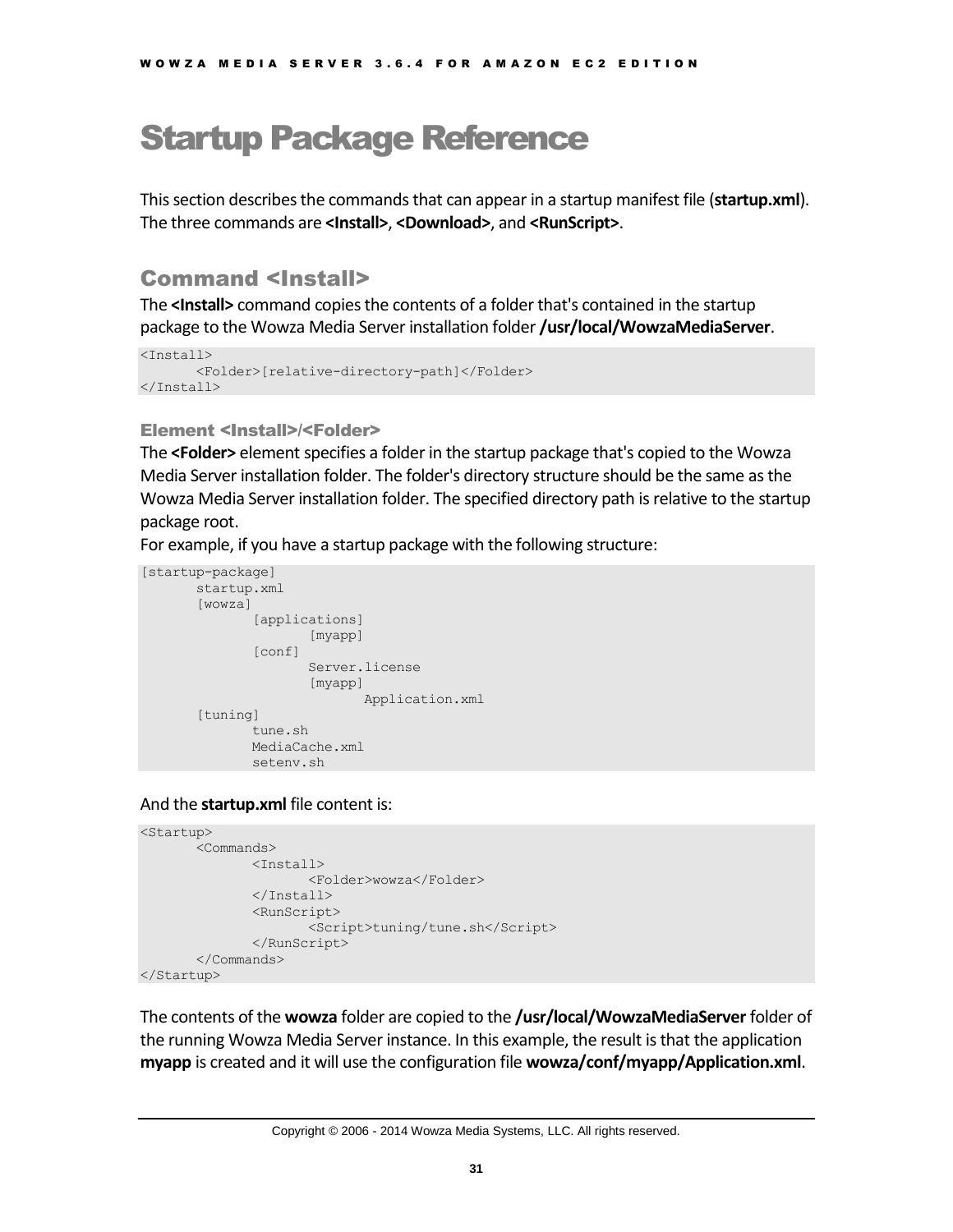#### **Note**

A startup packages must not exceed 16 kilobytes (KB) after it's compressed into a zipped folder (.zip). The **<Install>** command works well if you have a small number of configuration files. If you have a more extensive configuration that pushes the startup package size beyond the 16 KB limit, use the **<Download>** command described in the next section.

### <span id="page-33-0"></span>Command <Download>

The **<Download>** command downloads content from a web server and savesit to the local instance. The **<Download>** command includes the following elements:

```
<Download>
       <URL>[URL]</URL>
       <Data>[data]</Data>
      <Header><Name>[key-name]</Name><Value>[value]</Value></Header>
      <Header><Name>[key-name]</Name><Value>[value]</Value></Header>
      <Destination>[relative-or-absolute-file-path]</Destination>
      <Action>[UNZIP, INSTALL]</Action>
</Download>
```
The only required elements are **<URL>** and **<Destination>**. To download **http://www.mycompany.com/myfile.zip**, save it to the local computer at the location **/opt/myfile.zip**, and then unzip the downloaded file, the command is:

```
<Download>
       <URL>http://www.mycompany.com/myfile.zip</URL>
      <Destination>/opt/myfile.zip</Destination>
      <Action>UNZIP</Action>
</Download>
```
When completed, the extracted contents are located at **/opt/myfile**.

One use of the **<Download>** command is to work around the 16 kilobyte (KB)startup package size limitation. For example, if you have a more extensive configuration or you need to add several **.jar** files to the Wowza Media Server **lib** folder and these files push your startup package size over the 16 KB limit, you might package these files into a separate compressed (zipped) folder. You can then host the zipped folder on a web server and use the **<Download>** command to install the files to the Wowza Media Server **lib** folder.

For this example, let's say that you have two **.jar** files(**wms-plugin-modulea.jar** and **wmsplugin-moduleb.jar**) and that you want to set up two applications (**live** and **vod**). Let's also assume that you're using the **LicKey** licensing option, which requires you to supply your own **Server.license** file. First, create the following directory structure:

```
[wowzamodules]
       [applications]
              [live]
              [vod]
       [conf]
              Server.license
              [live]
```
#### Copyright © 2006 - 2014 Wowza Media Systems, LLC. All rights reserved.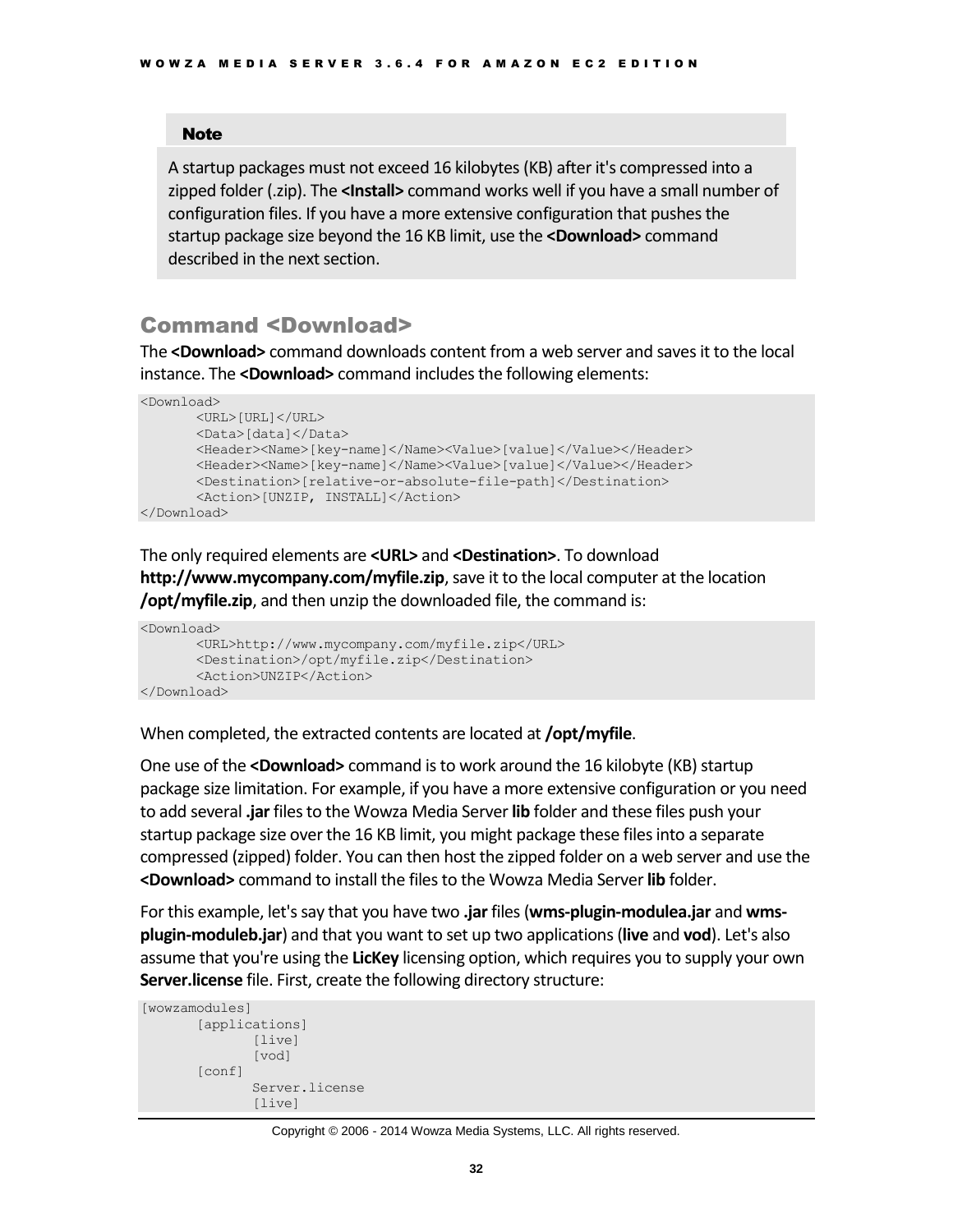```
Application.xml
       [vod]
             Application.xml
[lib]
      wms-plugin-modulea.jar
      wms-plugin-moduleb.jar
```
Next, place the **[wowzamodules]** folder into a compressed (zipped) folder named **wowzamodules.zip** and copy it to your company's web server. Let's assume that this file is now available at **http://www.mycompany.com/modules/wowzamodules.zip**. The **<Download>** command to install this package into the Wowza Media Server **lib** folder is:

```
<Download>
       <URL>http://www.mycompany.com/modules/wowzamodules.zip</URL>
       <Destination>/lib/wowzamodules.zip</Destination>
      <Action>INSTALL</Action>
</Download>
```
### Element <Download>/<URL>

The **<URL>** element is the URL of the file to be downloaded. The download can be performed over Secure Sockets Layer (SSL) by using the URL prefix **https://** instead of **http://**. The URL can also contain query parameters. The file is downloaded using the GET method, unless **<Data>** is specified.

### Element <Download>/<Data>

The **<Data>** element is text data that'sincluded as part of the HTTP request body. You can use POST data to send username and password information to your web server so that you can protect your content.

#### Element <Download>/<Header>: <Name> and <Value>

The **<Header>** elements are name-value pairs that are added to the header part of the HTTP request. For example:

```
<Header>
      <Name>Content-type</Name>
      <Value>text/plain</Value>
</Header>
```
You can use **<Header>** data to protect your content. For example, you can use the header values to specify a username and password using BASIC authentication:

```
<Header>
       <Name>Authorization</Name>
      <Value>Basic dXNlcm5hbWU6cGFzc3dvcmQ=</Value>
</Header>
```
### Element <Download>/<Destination>

The **<Destination>** element is the path to the location where the file issaved (including the filename). This path can be relative or absolute. When calculating a relative filepath, the base directory is the root directory of the startup package (the folder that contains the **startup.xml** file).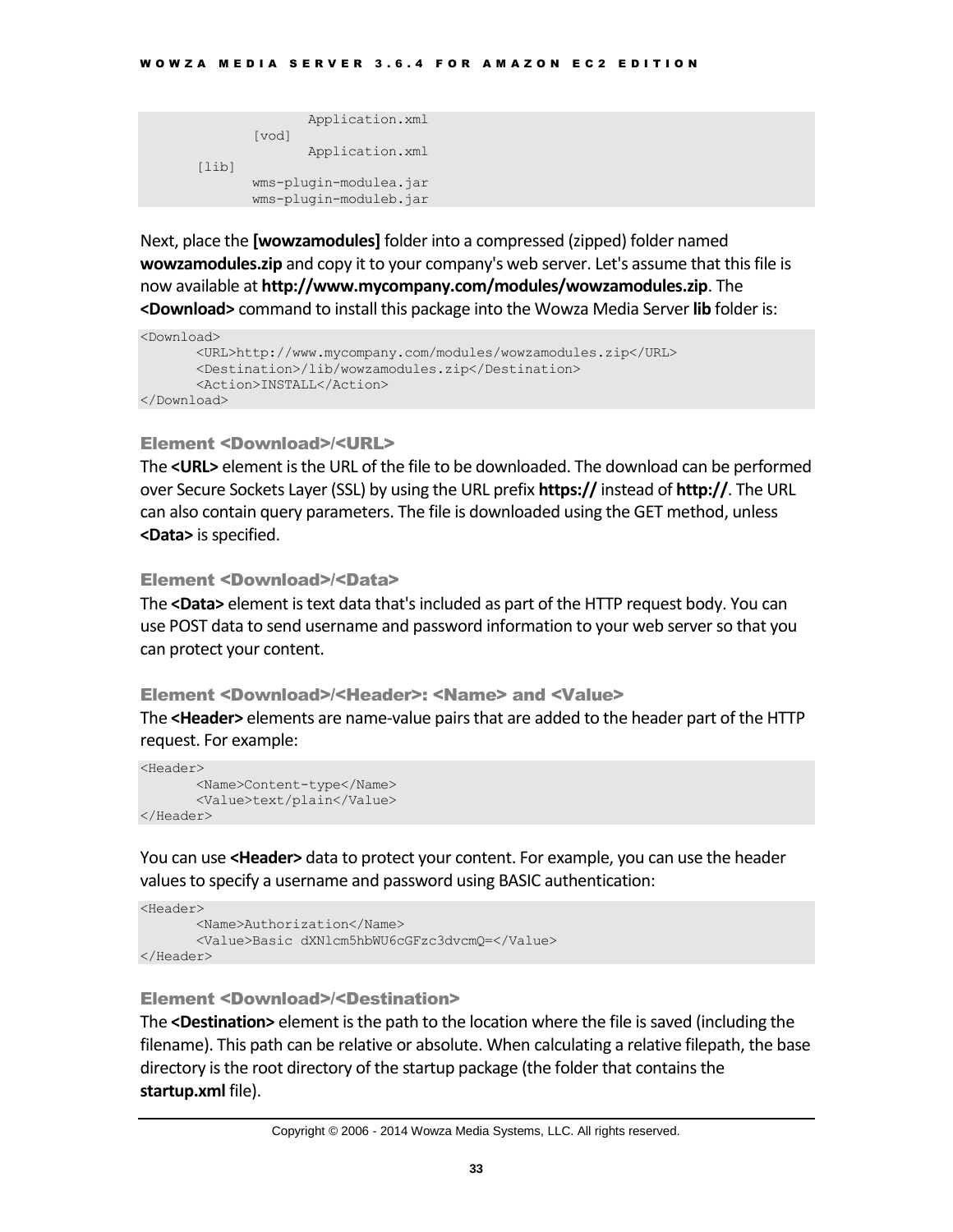### Element <Download>/<Action>

The **<Action>** element defines the action performed after the file is downloaded. The action can be either **UNZIP** or **INSTALL**. If the action is **UNZIP**, the downloaded file is unzipped using the UNZIP command. If the action is **INSTALL**, the downloaded file is unzipped and the folder contents are copied to the Wowza Media Server installation folder

<span id="page-35-0"></span>**/usr/local/WowzaMediaServer**.

### Command <RunScript>

The **<RunScript>** command executes a script on a running instance. For example:

```
<RunScript>
      <Script>[relative-or-absolute-file-path]</Script>
      <Param>[parameter]</Param>
      <Param>[parameter]</Param>
</RunScript>
```
### Element <RunScript>/<Script>

The **<Script>** element is the path to the script file to be executed. This path can be relative or absolute. When calculating a relative filepath, the base directory is the root directory of the startup package (the folder that contains the **startup.xml** file).

#### Element <RunScript>/<Param>

The **<Param>** elements are parameters that are passed to the running script. For example, the following **<RunScript>** command:

```
<RunScript>
       <Script>scripts/copyfile.sh</Script>
      <Param>filea.txt</Param>
      <Param>fileb.txt</Param>
</RunScript>
```
### Is the equivalent of executing the following command:

```
./scripts/copyfile.sh filea.txt fileb.txt
```
Before a script is executed, the startup processor initializes the following environment variables with information that describes the current instance:

| AWSEC2 METADATA INSTANCE ID       | - Amazon instance id                 |
|-----------------------------------|--------------------------------------|
| AWSEC2 METADATA SECURITY GROUPS   | - Security group                     |
| AWSEC2 METADATA LOCAL IPV4        | - Local IP address                   |
| AWSEC2 METADATA AMI LAUNCH INDEX  | - Launch index                       |
| AWSEC2 METADATA PUBLIC HOSTNAME   | - Public host name                   |
| AWSEC2 METADATA PRODUCT CODES     | - DevPay product code                |
| AWSEC2 METADATA INSTANCE TYPE     | - instance type (m1-small, m1-large, |
|                                   | $ml$ -xlarge)                        |
| AWSEC2 METADATA HOSTNAME          | - Public host name                   |
| AWSEC2 METADATA LOCAL HOSTNAME    | - Local host name                    |
| AWSEC2 METADATA PUBLIC IPV4       | - Public IP address                  |
| AWSEC2 METADATA AMI MANIFEST PATH | - S3 manifest path                   |
| AWSEC2 METADATA RESERVATION ID    | - Instance reservation ID            |
| AWSEC2 METADATA AMI ID            | - AMI ID                             |
| AWSEC2 METADATA AVAILABILITY ZONE | - Availability zone                  |
|                                   |                                      |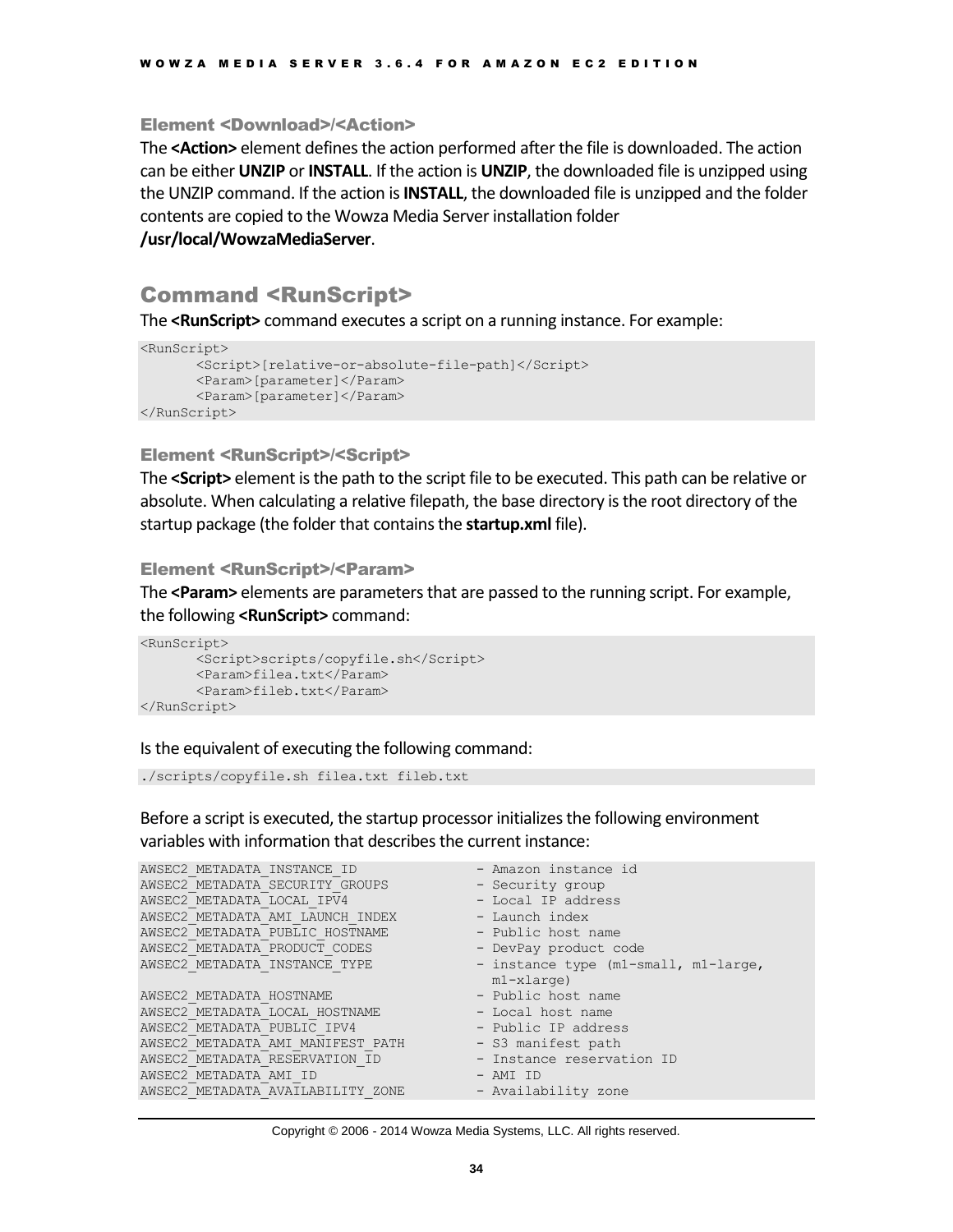AWSEC2 METADATA PUBLIC KEYS - Public keys AWSEC2 METADATA ANCESTOR AMI IDS - Ancestor AMI IDs AWSEC2 METADATA RAMDISK ID - RAM disk ID AWSEC2\_METADATA\_BLOCK\_DEVICE\_MAPPING - Block device mapping AWSEC2 METADATA KERNEL ID - Kernel ID

- 
- 
- 
- 
-